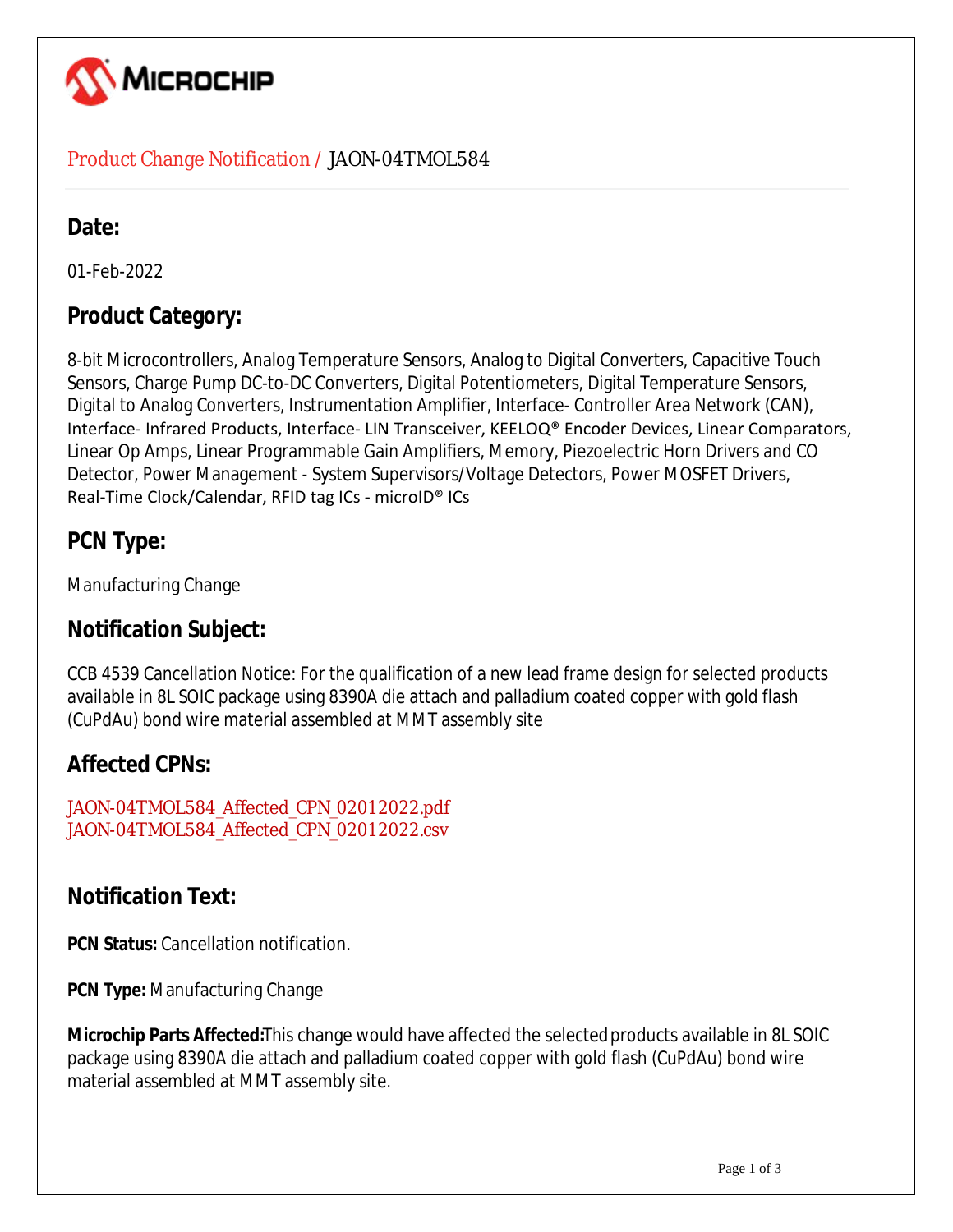NOTE: For your convenience Microchip includes identical files in two formats (.pdf and .xls).

**Description of Change:**This qualification was originally performed to qualify a new lead frame design for selected products available in 8L SOIC package using 8390A die attach and palladium coated copper with gold flash (CuPdAu) bond wire material assembled at MMT assembly site.

**Impacts to Data Sheet:**Not applicable

**Change Impact:**Not applicable

**Reason for Change:**Microchip has decided to not qualify a new lead frame design for selected products available in 8L SOIC package using 8390A die attach and palladium coated copper with gold flash (CuPdAu) bond wire material assembled at MMT assembly site.

**Change Implementation Status:**Not applicable

**Estimated Qualification Completion Date:**Not applicable

**Method to Identify Change:**Not applicable

**Revision History: February 09, 2021:** Issued initial notification. **February 01, 2022:** Issued cancellation notification.

The change described in this PCN does not alter Microchip's current regulatory compliance regarding the material content of the applicable products.

Please contact your local Microchip sales office with questions or concerns regarding this notification.

#### **Terms and Conditions:**

If you wish to receive Microchip PCNs via email please register for our PCN email service at our PCN home page select register then fill in the required fields. You will find instructions about registering for Microchips PCN email service in the PCN FAQ section.

If you wish to change your PCN profile, including opt out, please go to the PCN home page select login and sign into your myMicrochip account. Select a profile option from the left navigation bar and make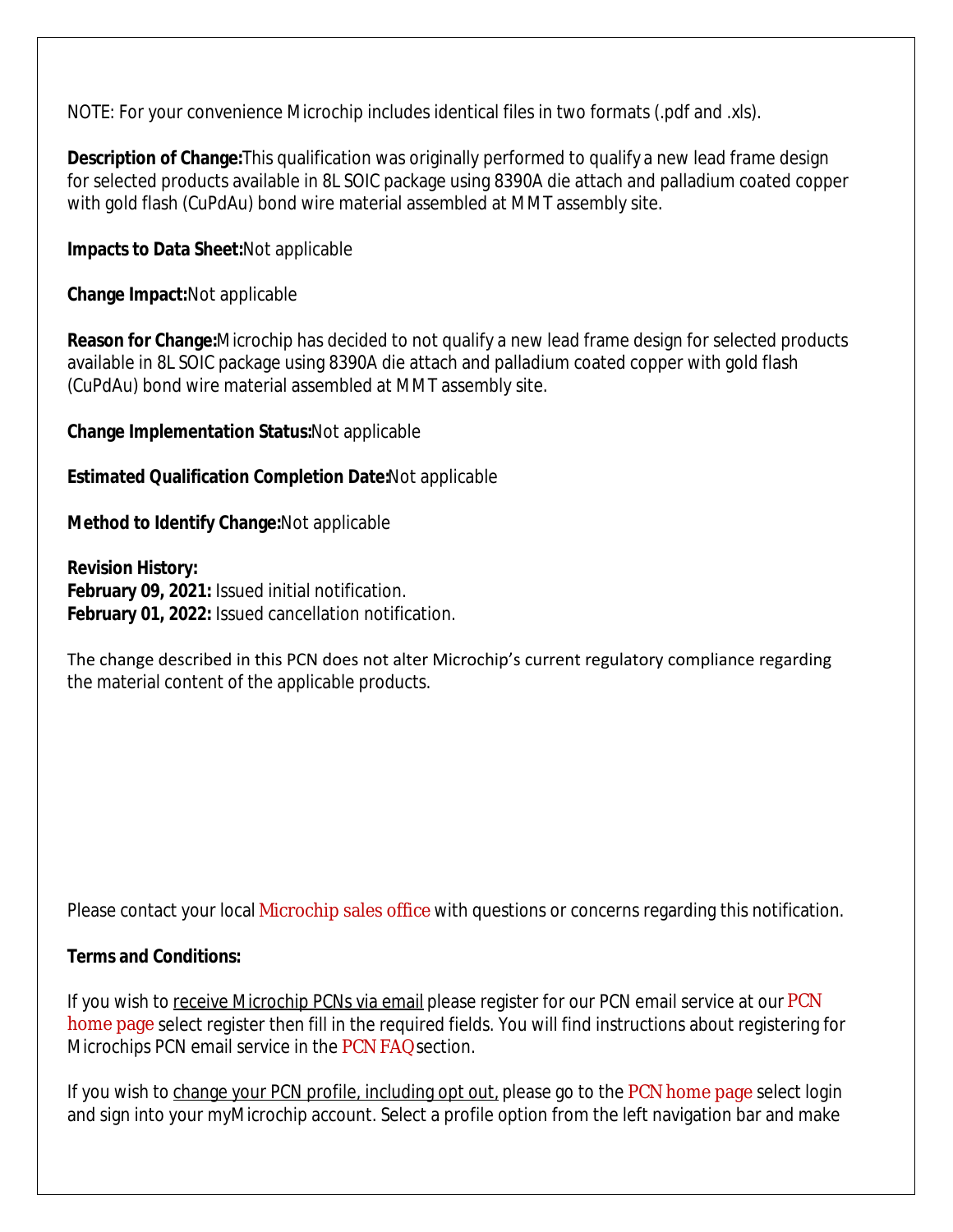the applicable selections.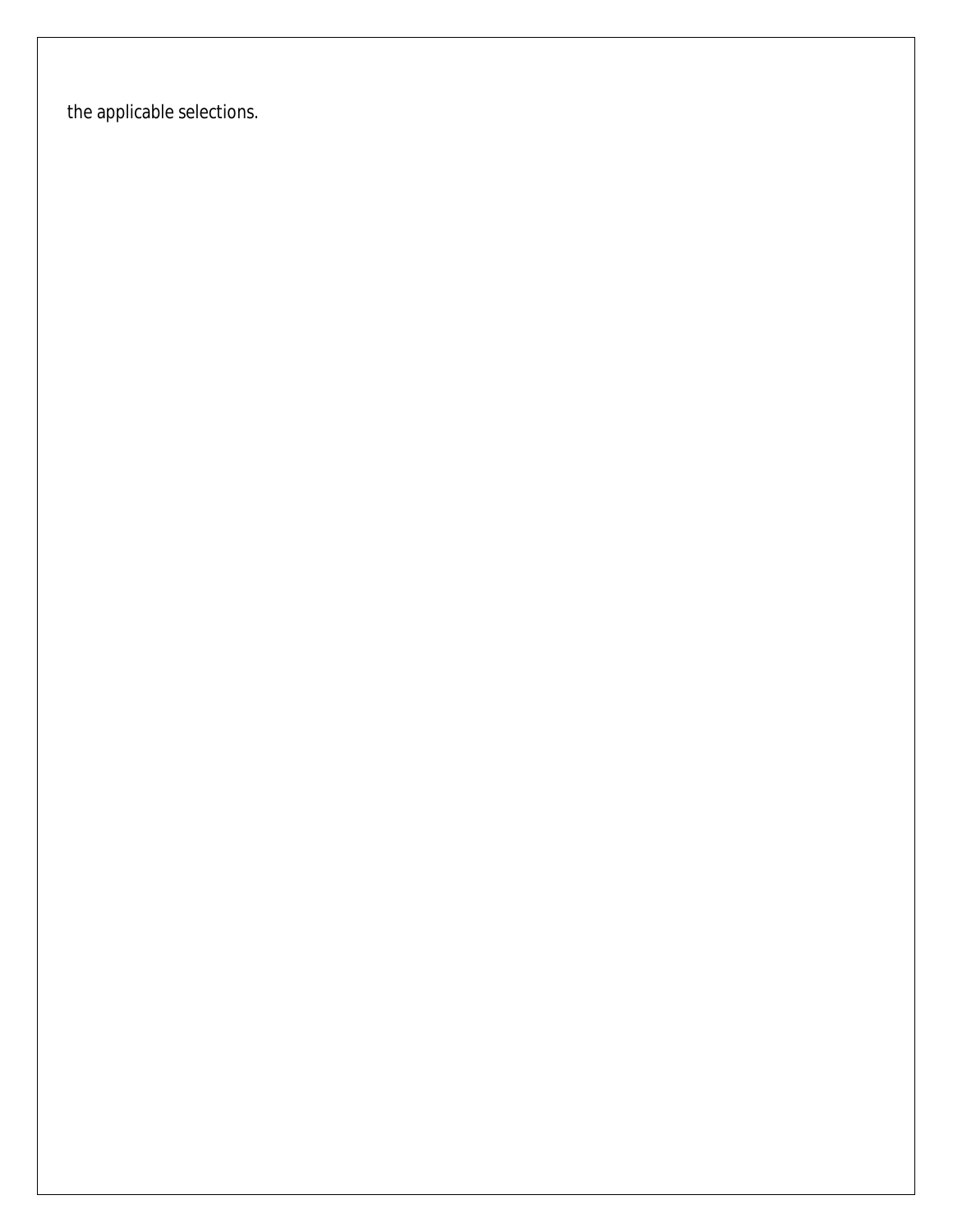Affected Catalog Part Numbers (CPN)

24C00/SN 24C00-E/SN 24C00-I/SN 24C00T/SN 24C00T-I/SN 24C00T-E/SN 24LC00/SN 24AA00/SN 24LC00-I/SN 24AA00-I/SN 24LC00T/SN 24AA00T/SN 24LC00T-I/SN 24AA00T-I/SN 93LC46/SN 93LC46X/SN 93LC46B/SN 93LC46BX/SN 93LC46-I/SN 93LC46X-I/SN 93LC46B-I/SN 93LC46BX-I/SN 93AA46-I/SN 93AA46/SN 93LC46T/SN 93LC46XT/SN 93LC46BT/SN 93LC46BXT/SN 93AA46T/SN 93LC46T-I/SN 93LC46XT-I/SN 93LC46BT-I/SN 93LC46BXT-I/SN 93AA46T-I/SN 93LC56/SN 93LC56X/SN 93LC66/SN 93LC66X/SN 93AA66/SN 93AA66X/SN 93C56-E/SN 93C66-E/SN 93LC56-I/SN 93LC66-I/SN 93LC66X-I/SN 93AA56-I/SN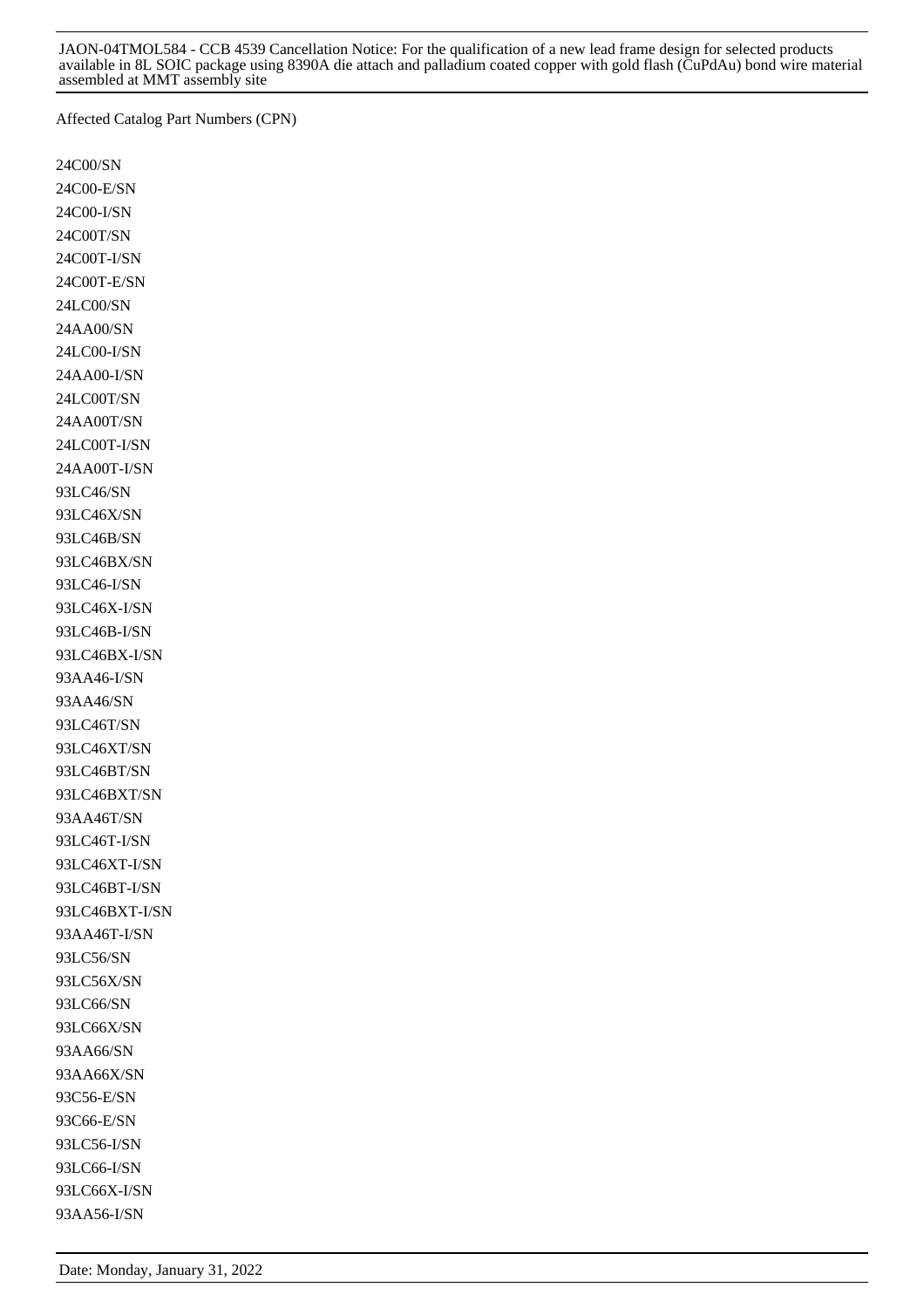JAON-04TMOL584 - CCB 4539 Cancellation Notice: For the qualification of a new lead frame design for selected products available in 8L SOIC package using 8390A die attach and palladium coated copper with gold flash (CuPdAu) bond wire material assembled at MMT assembly site

93AA66-I/SN 93AA56/SN 93LC56T/SN 93LC66T/SN 93AA56T/SN 93AA66T/SN 93AA66XT/SN 93LC56T-I/SN 93LC66T-I/SN 93LC66XT-I/SN 93AA56T-I/SN 93AA66T-I/SN 93C56T-E/SN 93C66T-E/SN 25LC080/SN 25AA080/SN 25C080/SN 25C080-E/SN 25LC080-I/SN 25AA080-I/SN 25C080-I/SN 25LC080T/SN 25AA080T/SN 25C080T/SN 25LC080T-I/SN 25AA080T-I/SN 25C080T-I/SN 25C080T-E/SN 25LC160/SN 25AA160/SN 25C160/SN 25C160-E/SN 25LC160-I/SN 25AA160-I/SN 25C160-I/SN 25LC160T/SN 25AA160T/SN 25C160T/SN 25LC160T-I/SN 25AA160T-I/SN 25C160T-I/SN 25C160T-E/SN 93LC76/SN 93AA76/SN 93C76-E/SN 93LC76-I/SN 93LC76T/SN 93AA76T/SN 93LC76T-I/SN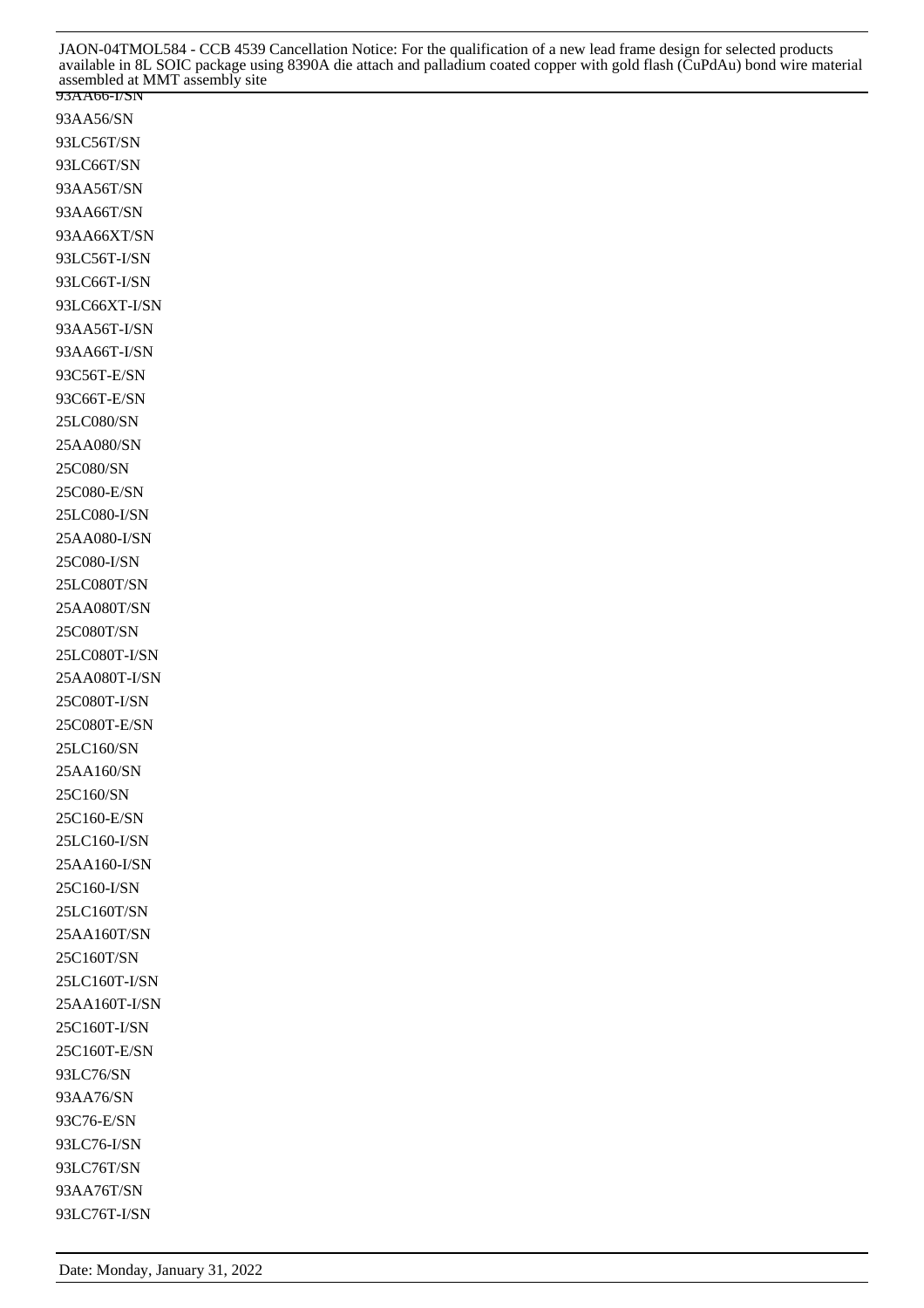93LC86/SN 93AA86/SN 93C86-E/SN 93LC86-I/SN 93LC86T/SN 93AA86T/SN 93LC86T-I/SN 93C86T-E/SN HCS300/SN042 HCS300/SN HCS300-I/SN HCS300T/SN031 HCS300T/SN HCS300T-I/SN029 HCS300T-I/SN047 HCS300T-I/SN049 HCS300T-I/SN053 HCS300T-I/SN HCS301/SN024 HCS301/SN HCS301-I/SN HCS301T/SN022 HCS301T/SN024 HCS301T/SN HCS301T-I/SN028 HCS301T-I/SN029 HCS301T-I/SN HCS200/SN HCS200-I/SN HCS200T/SN HCS200T-I/SN 24LCS21A/SN 24LC21A/SN 24LC21/SN 24LC21A-I/SN100 24LCS21A-I/SN 24LC21A-I/SN 24LC21-I/SN MCP6547T-I/SN MCP6547T-E/SN MCP6S21-I/SN MCP6S21T-I/SN MCP6S22-I/SN 24LC16BT/SNA31 24LC16BT/SNRVE 24LC16BT-I/SN 24LC16BT-I/SNRVE 24AA16T-I/SN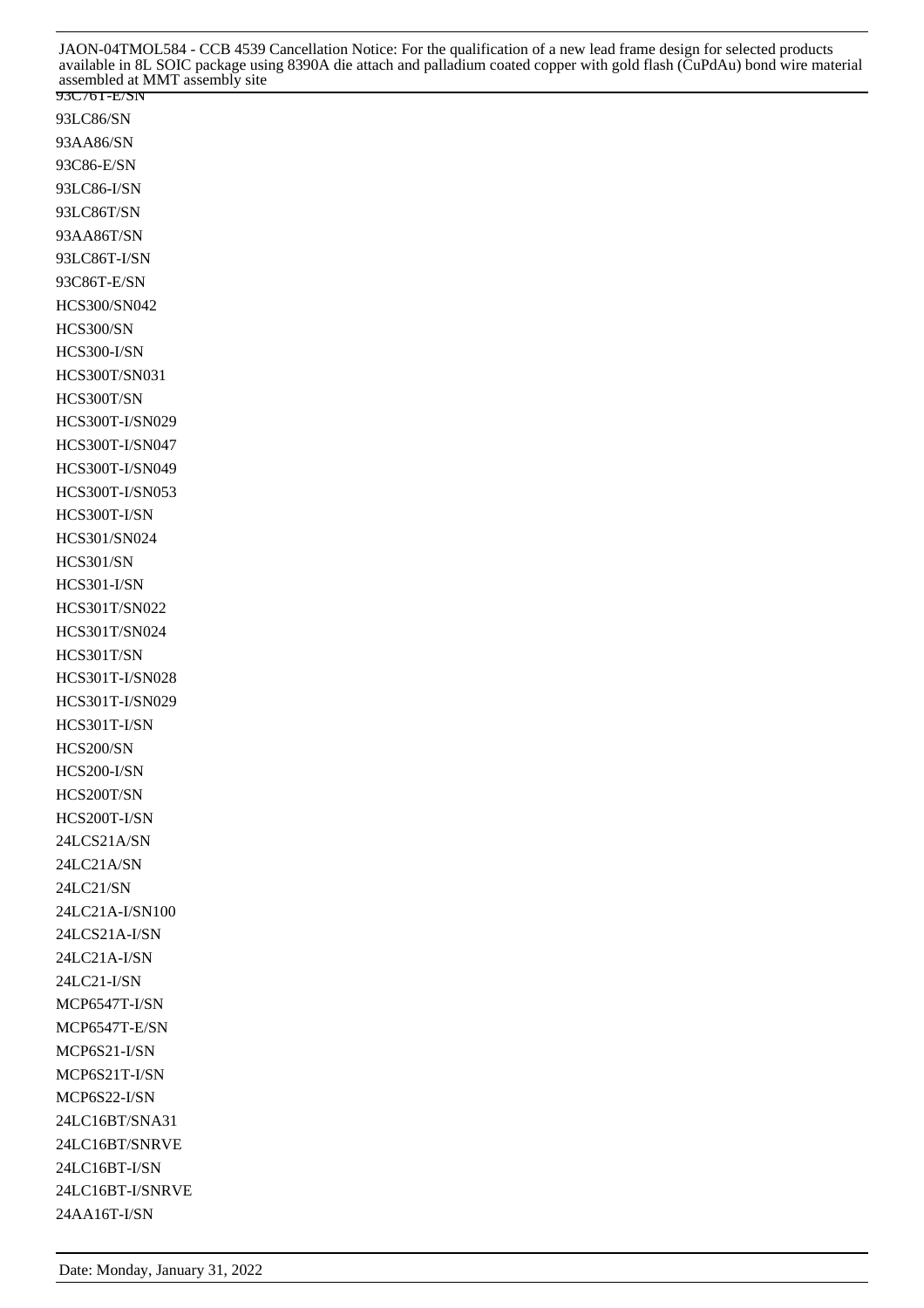24LC16BT-E/SNA26 24AA01/SN 24AA01-I/SN 24AA01T/SN 24AA01T-I/SN 93AA46CT-I/SN 93AA46CXT-I/SN 93LC46CT-E/SN 93LC46CXT-E/SN 93LC56A/SN 93LC56B/SN 93LC56BX/SN 93LC56C-E/SN 93LC56CX-E/SN 93LC56A-E/SN 93LC56AX-E/SN 93LC56B-E/SN 93LC56BX-E/SN 93LC56C-I/SN 93LC56CX-I/SN 93AA56C-I/SN 24AA01H-I/SN 24LC01BHT-I/SN 24AA01HT-I/SN 24LC01BHT-E/SN 24LC02BH-E/SN 24AA02E48-E/SN 24AA02E64-E/SN 24LC02BH-I/SN100 24LC02BH-I/SN 24AA02H-I/SN 24AA02E48-I/SN 24AA02E64-I/SN 24AA02UID-I/SN 24LC02BHT-I/SN 24AA02HT-I/SN 24AA02E48T-I/SN 24AA02E64T-I/SN 24AA02UIDT-I/SN 24LC02BHT-E/SN 24AA02E48T-E/SN 24AA02E64T-E/SN 24LCS52/SN 24LCS52-I/SN 24AA52-I/SN 24LCS52T/SN 24LCS52T-I/SN 24AA52T-I/SN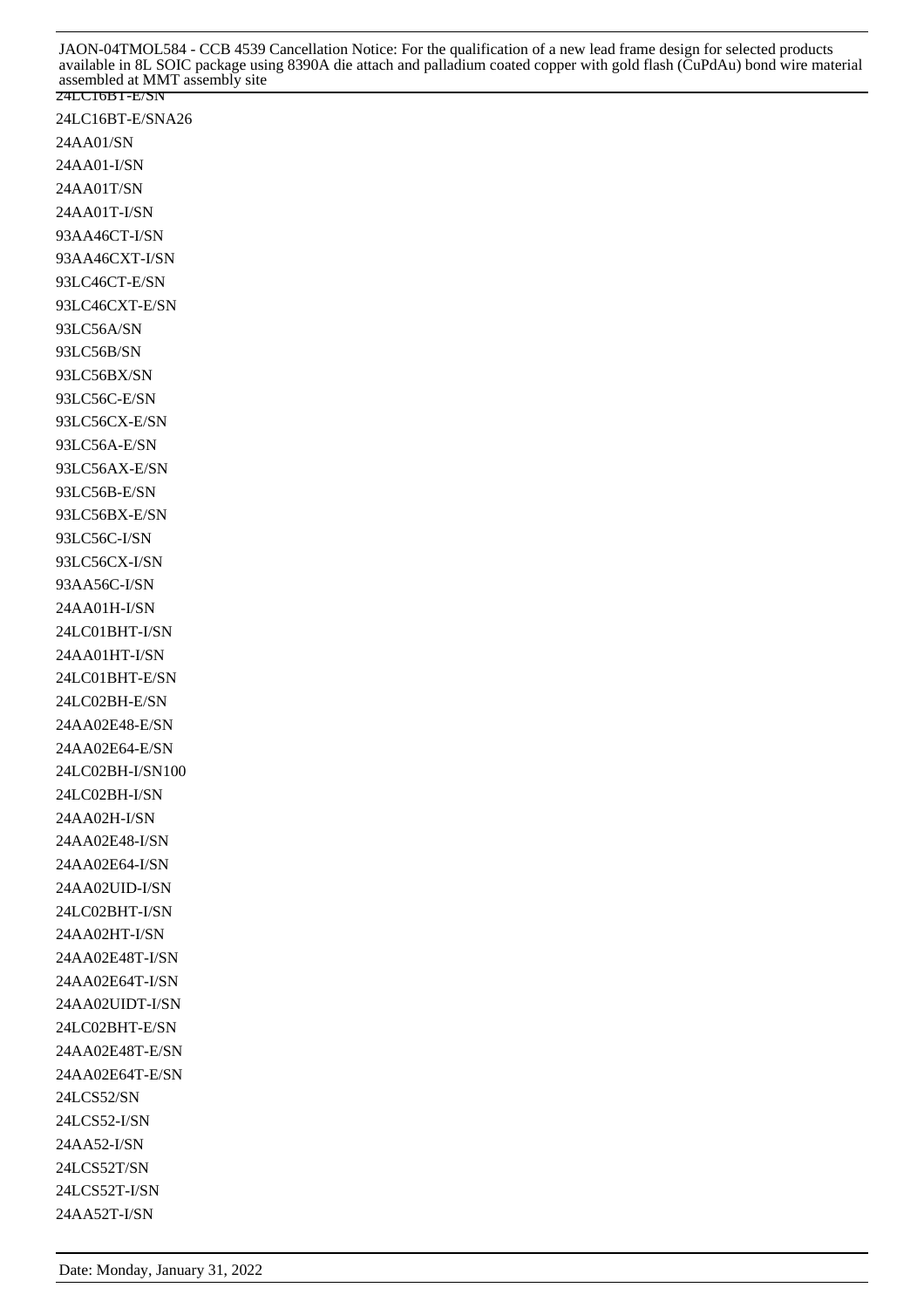24LC024/SN JAON-04TMOL584 - CCB 4539 Cancellation Notice: For the qualification of a new lead frame design for selected products available in 8L SOIC package using 8390A die attach and palladium coated copper with gold flash (CuPdAu) bond wire material assembled at MMT assembly site

| 24LC025/SN      |
|-----------------|
| 24VL024/SN      |
| 24VL025/SN      |
| 24LC024-E/SN    |
| 24LC025-E/SN    |
| 24LC024-I/SN    |
| 24AA024-I/SN    |
| 24LC025-I/SN    |
| 24AA025-I/SN    |
| 24LC024T/SN     |
|                 |
| 24LC025T/SN     |
| 24VL024T/SN     |
| 24VL025T/SN     |
| 24LC024T-I/SN   |
| 24AA024T-I/SN   |
| 24LC025T-I/SN   |
| 24AA025T-I/SN   |
| 24LC024T-E/SN   |
| 24LC025T-E/SN   |
| 24VL014/SN      |
| 24LC014-E/SN    |
| 24LC014-I/SN    |
| 24AA014-I/SN    |
| 24VL014T/SN     |
| 24LC014T-I/SN   |
| 24AA014T-I/SN   |
| 24LC014T-E/SN   |
| 24C01C/SN       |
| 24C01C-E/SN     |
| 24C01C-I/SN     |
|                 |
| 24C01CT/SN      |
| 24C01CT-I/SN    |
| 24C01CT-E/SN    |
| 24VL014H/SN     |
| 24LC014H-E/SN   |
| 24LC014H-I/SN   |
| 24AA014H-I/SN   |
| 24VL014HT/SN    |
| 24LC014HT-I/SN  |
| 24AA014HT-I/SN  |
| 24LC014HT-E/SN  |
| 24VL024H/SN     |
| 24LC024H-E/SN   |
| 24AA025E48-E/SN |
| 24AA025E64-E/SN |
| 24LC024H-I/SN   |
| 24AA024H-I/SN   |
| 24AA025E48-I/SN |
|                 |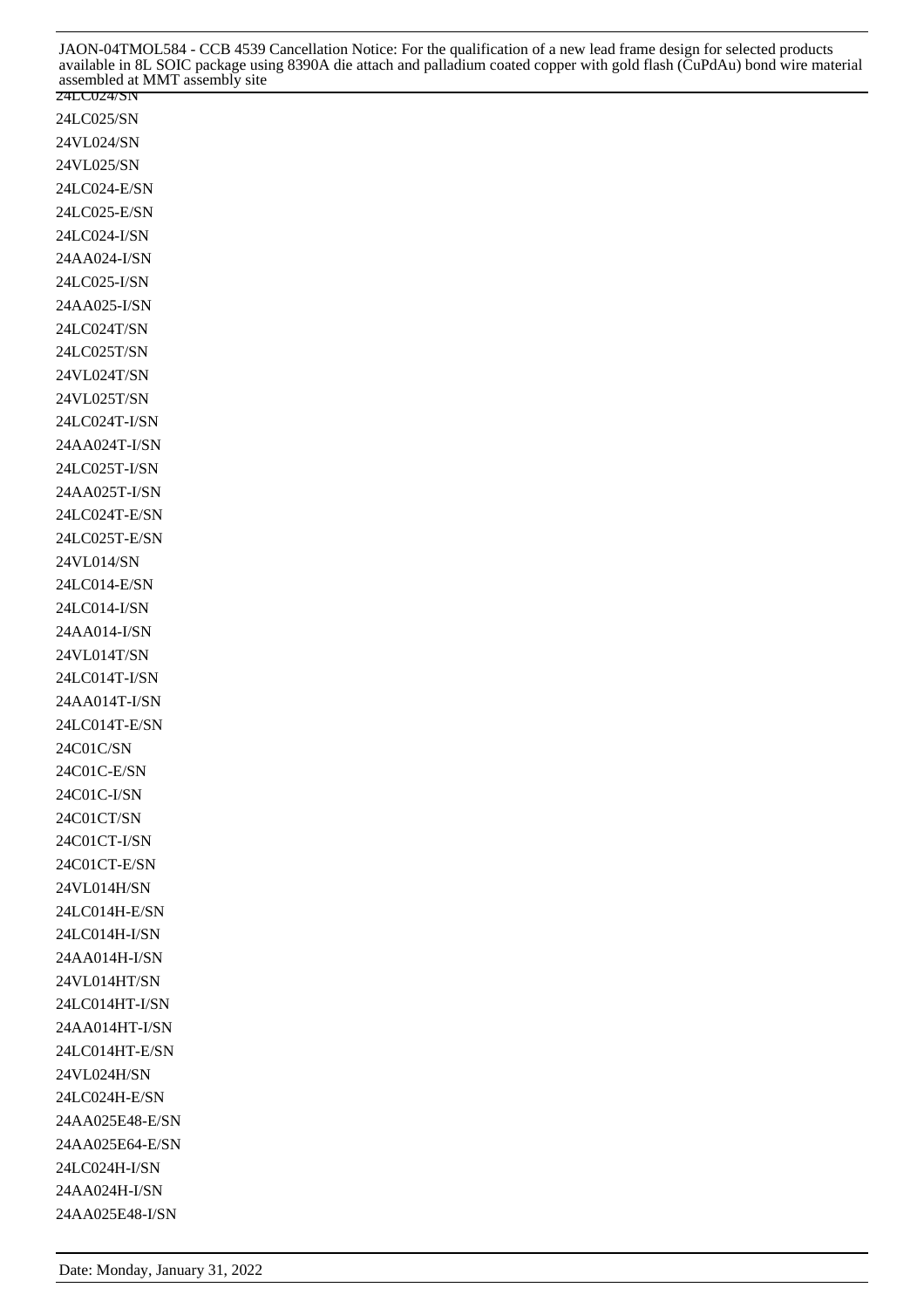24AA025UID-I/SN 24VL024HT/SN 24LC024HT-I/SN 24AA024HT-I/SN 24AA025E48T-I/SN 24AA025E64T-I/SN 24AA025UIDT-I/SN 24LC024HT-E/SN 24AA025E48T-E/SN 24AA025E64T-E/SN 34VL02/SN 34LC02-E/SN 34AA02-E/SN 34LC02-I/SN 34AA02-I/SN 34VL02T/SN 34LC02T-I/SN 34AA02T-I/SN 34LC02T-E/SN 34AA02T-E/SN MCP79410-I/SN MCP79411-I/SN MCP79412-I/SN MCP79410T-I/SN MCP79411T-I/SN MCP79412T-I/SN MCP79400-I/SN MCP79401-I/SN MCP79402-I/SN MCP79400T-I/SN MCP79401T-I/SN MCP79402T-I/SN MCP7940N-E/SN MCP7940N-I/SN MCP7940M-I/SN MCP7940NT-I/SN MCP7940MT-I/SN MCP7940NT-E/SN PIC12LF1552-E/SN PIC12LF1552-I/SN PIC12LF1552T-I/SN021 PIC12LF1552T-I/SN023 PIC12LF1552T-I/SN 25K512-I/SN 25A512-I/SN 25K512T-I/SN 25A512T-I/SN PIC12F1822-E/SN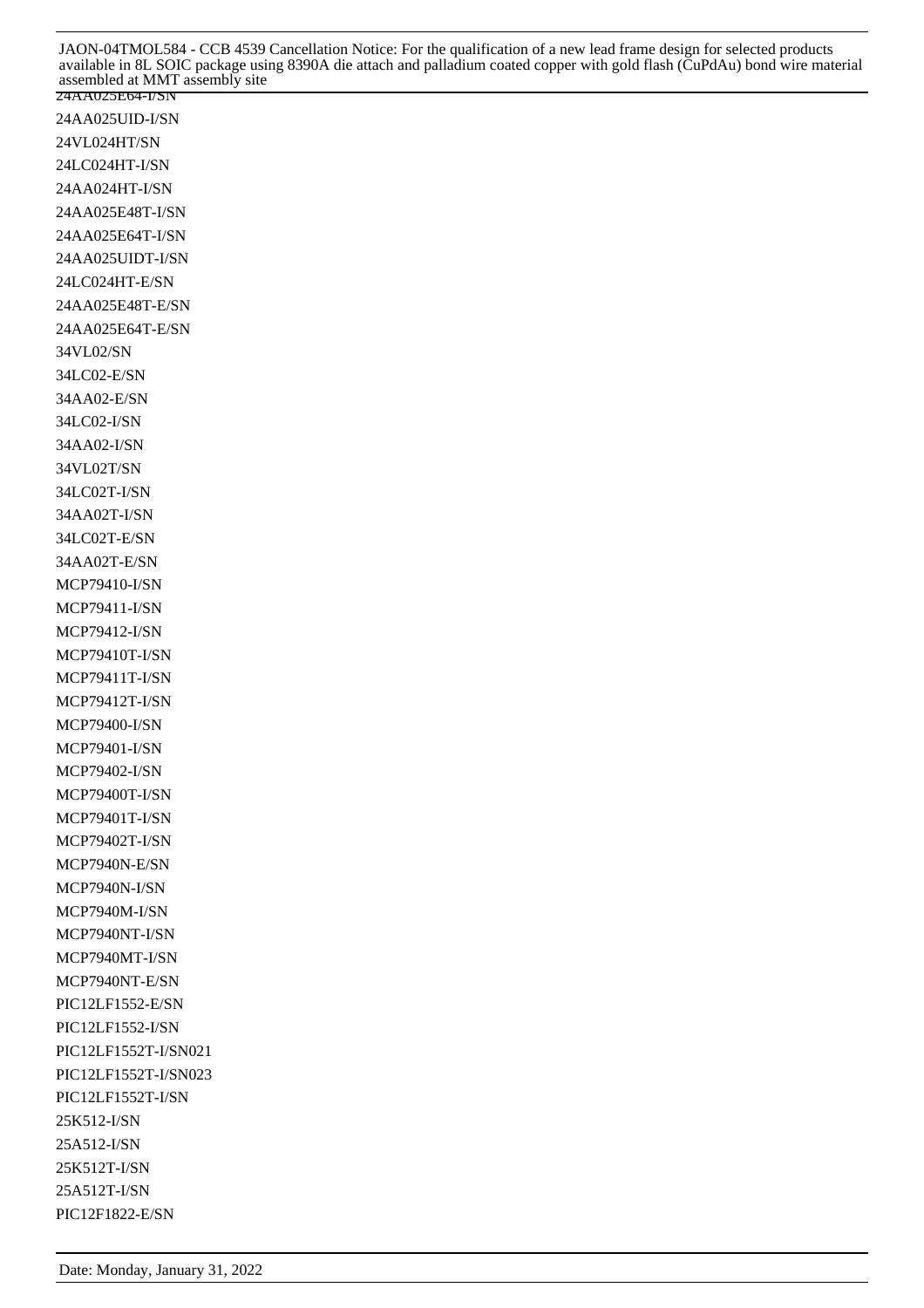PIC12F1822-E/SNC07 PIC12F1822-I/SN052 PIC12F1822-I/SN PIC12F1822-I/SNC08 PIC12F1822-I/SNC11 PIC12F1822-I/SNC15 PIC12F1822T-I/SN039 PIC12F1822T-I/SN049 PIC12F1822T-I/SN052 PIC12F1822T-I/SN053 PIC12F1822T-I/SN PIC12F1822T-I/SNC08 PIC12F1822T-I/SNC15 PIC12F1822T-E/SN046 PIC12F1822T-E/SN PIC12F1822T-E/SNC07 PIC12LF1822-E/SN PIC12LF1822-I/SN PIC12LF1822T-I/SN PIC12LF1822T-E/SN PIC12F1840-E/SN PIC12F1840-I/SN PIC12F1840T-I/SN PIC12F1840T-E/SN 93LC86B-I/SN 93AA86B-I/SN 93LC86AT-I/SN 93AA86AT-I/SN 93LC86BT-I/SN 93AA86BT-I/SN 93LC86AT-E/SN 93LC86BT-E/SN 93C76A-E/SN 93C76B-E/SN 93C76A-I/SN 93C76B-I/SN 93C76AT-I/SN 93C76BT-I/SN 93C76AT-E/SN 93C76BT-E/SN 93C86A-E/SN 93C86B-E/SN 93C86A-I/SN 93C86B-I/SN 93C86AT-I/SN 93C86BT-I/SN 93C86AT-E/SN 93C86BT-E/SN MCP4021-202E/SN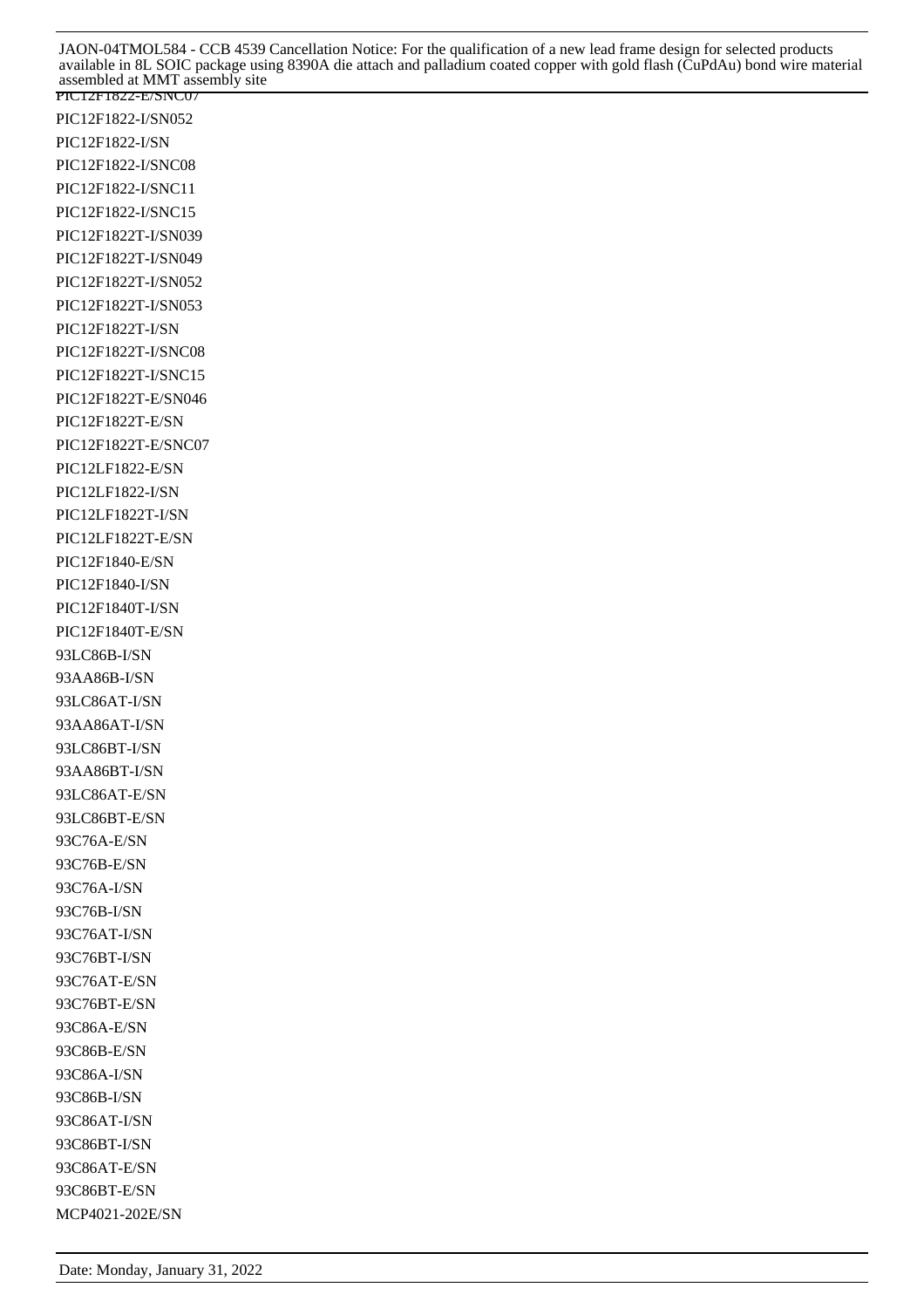MCP4021-502E/SN MCP4021-103E/SN MCP4021-503E/SN MCP4021T-202E/SN MCP4021T-502E/SN MCP4021T-103E/SN MCP4021T-503E/SN MCP4011-202E/SN MCP4011-502E/SN MCP4011-103E/SN MCP4011-503E/SN MCP4011T-202E/SN MCP4011T-502E/SN MCP4011T-103E/SN MCP4011T-503E/SN 25LC256-E/SN 25AA256-E/SN 25LC256-I/SN 25LC256-I/SNRVB 25AA256-I/SN 25LC256-H/SN 25LC256T-H/SN 25LC256T-I/SN 25LC256T-I/SNRVB 25AA256T-I/SN 25AA256T-I/SNB31 25LC256T-E/SN 25AA256T-E/SN 25LC320A-E/SN 25LC320A-I/SN 25AA320A-I/SN 25AA320A-I/SNB22 25LC320A-H/SN 25LC320AT-H/SN 25LC320AT-I/SN 25AA320AT-I/SN 25AA320AT-I/SNB22 25LC320AT-E/SN 25LC160D-E/SN 25AA160D-E/SN 25LC160D-I/SN 25AA160D-I/SN 25LC160D-H/SN 25LC160DT-H/SN 25LC160DT-I/SN 25AA160DT-I/SN MCP6285-E/SN MCP6295-E/SN MCP6275T-E/SN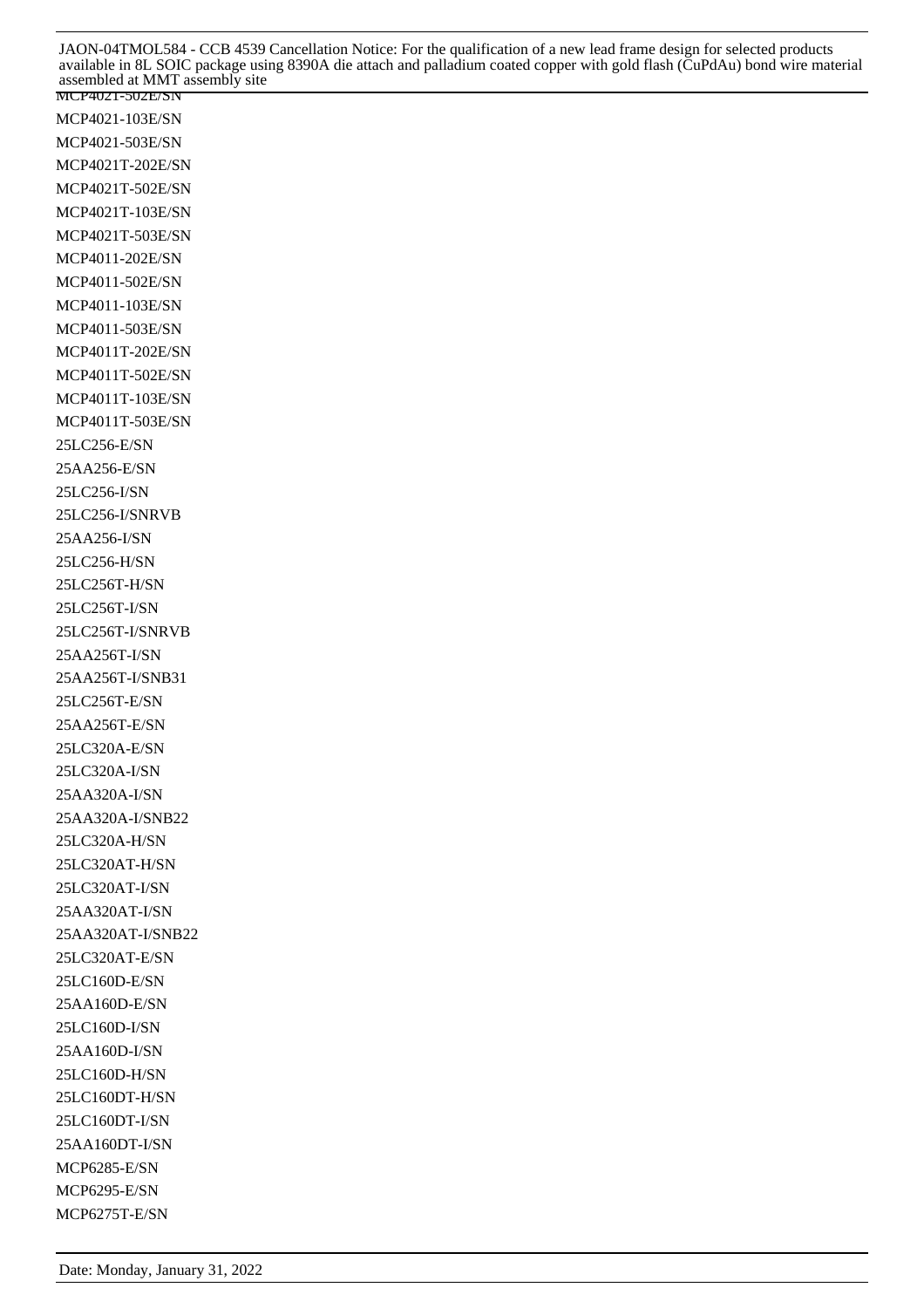MCP6295T-E/SN MCP6L72T-E/SN MCP6271-E/SN MCP6273-E/SN MCP6281-E/SN MCP6283-E/SN MCP6291-E/SN MCP6293-E/SN MCP6271T-E/SN MCP6273T-E/SN MCP6281T-E/SN MCP6283T-E/SN MCP6291T-E/SN MCP6293T-E/SN MCP6L71T-E/SN MCP6L91T-E/SN MCP6031-E/SN MCP6033-E/SN MCP6031T-E/SN MCP6033T-E/SN MCP6032-E/SN 24LC02BT-E/SN 24LC04B/SN 24AA04/SN 24LC04B-E/SN 24AA04-I/SN 24LC04BT/SN 24AA04T/SN 24AA04T-I/SN 24AA04T-I/SNB24 24LC04BT-E/SN 24LC32A/SN 24LC32A-E/SN 24LC32A-I/SN 24LC32A-I/SNA27 24LC32A-I/SNRVE 24AA32A-I/SN 24AA32A-I/SNRVE 34A47F-I/SN 24LC32AT/SN 24LC32AT-I/SN 24LC32AT-I/SNA23 24LC32AT-I/SNA27 24LC32AT-I/SNRVE 24AA32AT-I/SN 24AA32AT-I/SNRVE 34A47FT-I/SN 24LC32AT-E/SN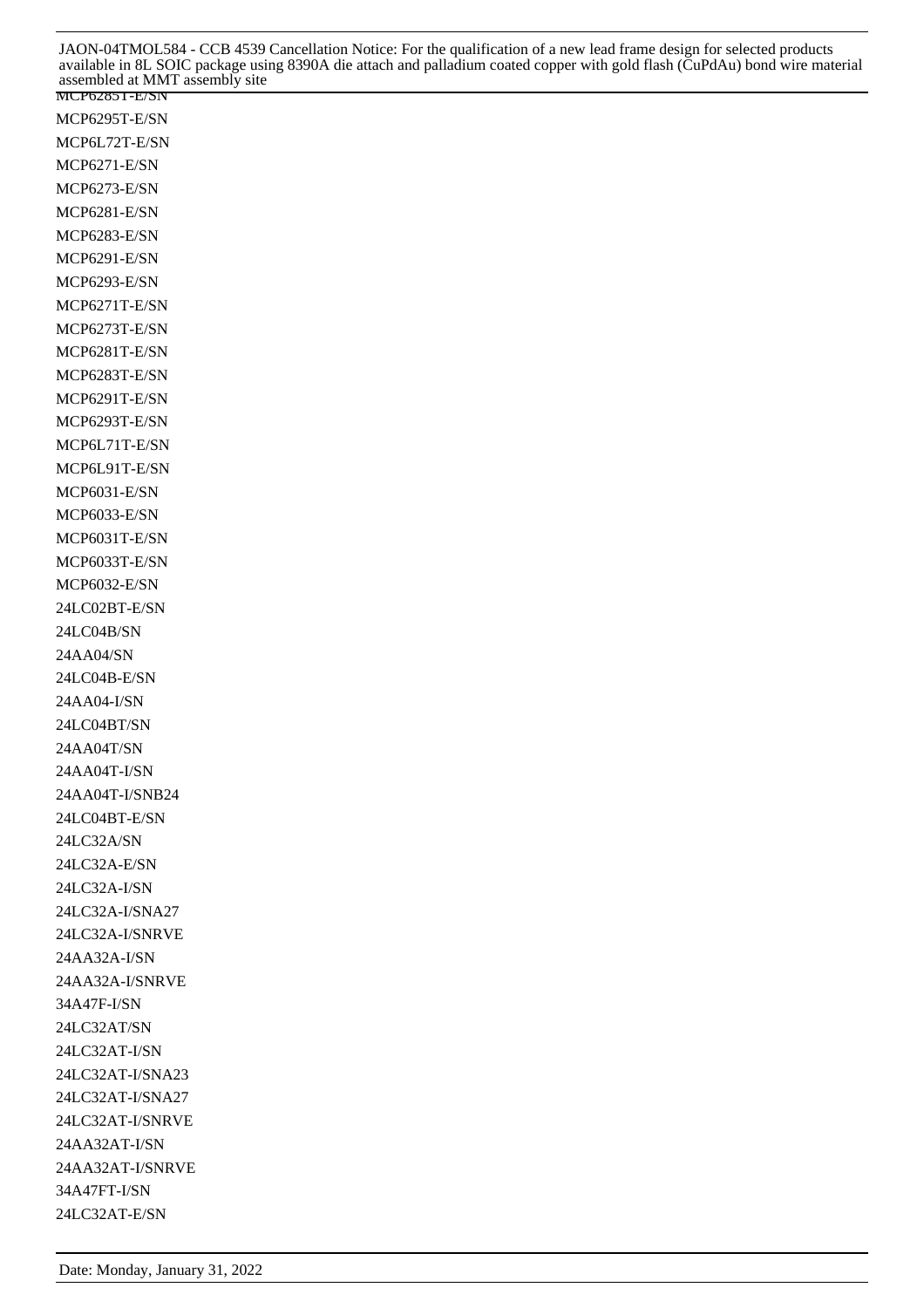PIC12F629-C/SN PIC12F629-E/SN244 PIC12F629-E/SN PIC12F629-I/SN102 PIC12F629-I/SN148 PIC12F629-I/SN206 PIC12F629-I/SN207 PIC12F629-I/SN208 PIC12F629-I/SN209 PIC12F629-I/SN HA688-I/SN PIC12F629-I/SNC24 PIC12F629T-C/SN PIC12F629T-I/SN039 PIC12F629T-I/SN065 PIC12F629T-I/SN069 PIC12F629T-I/SN084 PIC12F629T-I/SN091 PIC12F629T-I/SN102 PIC12F629T-I/SN138 PIC12F629T-I/SN148 PIC12F629T-I/SN211 PIC12F629T-I/SN213 PIC12F629T-I/SN214 PIC12F629T-I/SN220 PIC12F629T-I/SN232 PIC12F629T-I/SN233 PIC12F629T-I/SN241 PIC12F629T-I/SN242 PIC12F629T-I/SN245 PIC12F629T-I/SN247 PIC12F629T-I/SN248 PIC12F629T-I/SN249 PIC12F629T-I/SN250 PIC12F629T-I/SN PIC12F629T-I/SNC19 PIC12F629T-E/SN244 PIC12F629T-E/SN246 PIC12F629T-E/SN 25LC160B-E/SN 25LC160B-I/SN 25AA160B-I/SN 25LC160BT-I/SN 25AA160BT-I/SN 25LC160BT-E/SN 25LC080B-E/SN 25LC080B-I/SN 25AA080B-I/SN 25LC080BT-I/SN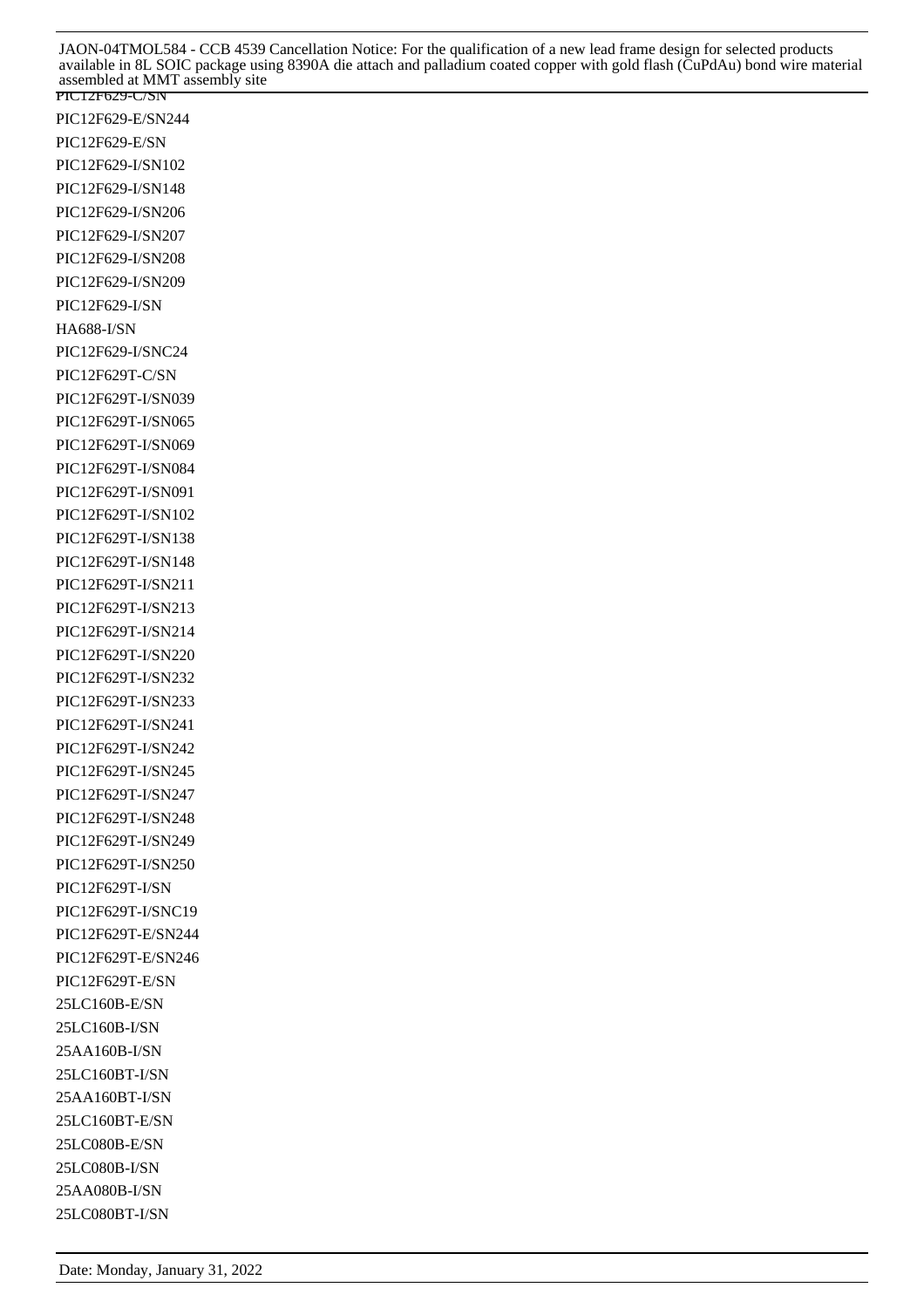25AA080BT-I/SNB21 25LC080BT-E/SN 25LC080A-E/SN 25LC080A-I/SN 25AA080A-I/SN 25LC080A-H/SN 25LC080AT-H/SN 25LC080AT-I/SN 25AA080AT-I/SN 25LC080AT-E/SN 25LC160A-E/SN 25AA160A-I/SN103 25LC160A-I/SN 25AA160A-I/SN 25AA160AT-I/SN103 25LC160AT-I/SN 25LC160AT-I/SNA79 25AA160AT-I/SN 25LC160AT-E/SN 93LC46A/SN 93LC46AX/SN 93LC46A-E/SN 93LC46AX-E/SN 93LC46A-I/SN 93LC46AX-I/SN 93AA46A-I/SN 93AA46AX-I/SN 93AA46AE48-I/SN 93LC46AT/SN 93LC46AXT/SN 93LC46AT-I/SN 93LC46AXT-I/SN 93AA46AT-I/SN 93AA46AXT-I/SN 93AA46AE48T-I/SN 93LC46AT-E/SN 93LC46AXT-E/SN 93LC46B-E/SN 93LC46BX-E/SN 93LC76BT-I/SN 93AA76BT-I/SN 93LC76AT-E/SN 93LC76BT-E/SN 93LC86A-E/SN 93LC86B-E/SN 93LC86A-I/SN 93AA86A-I/SN MCP602-I/SNREL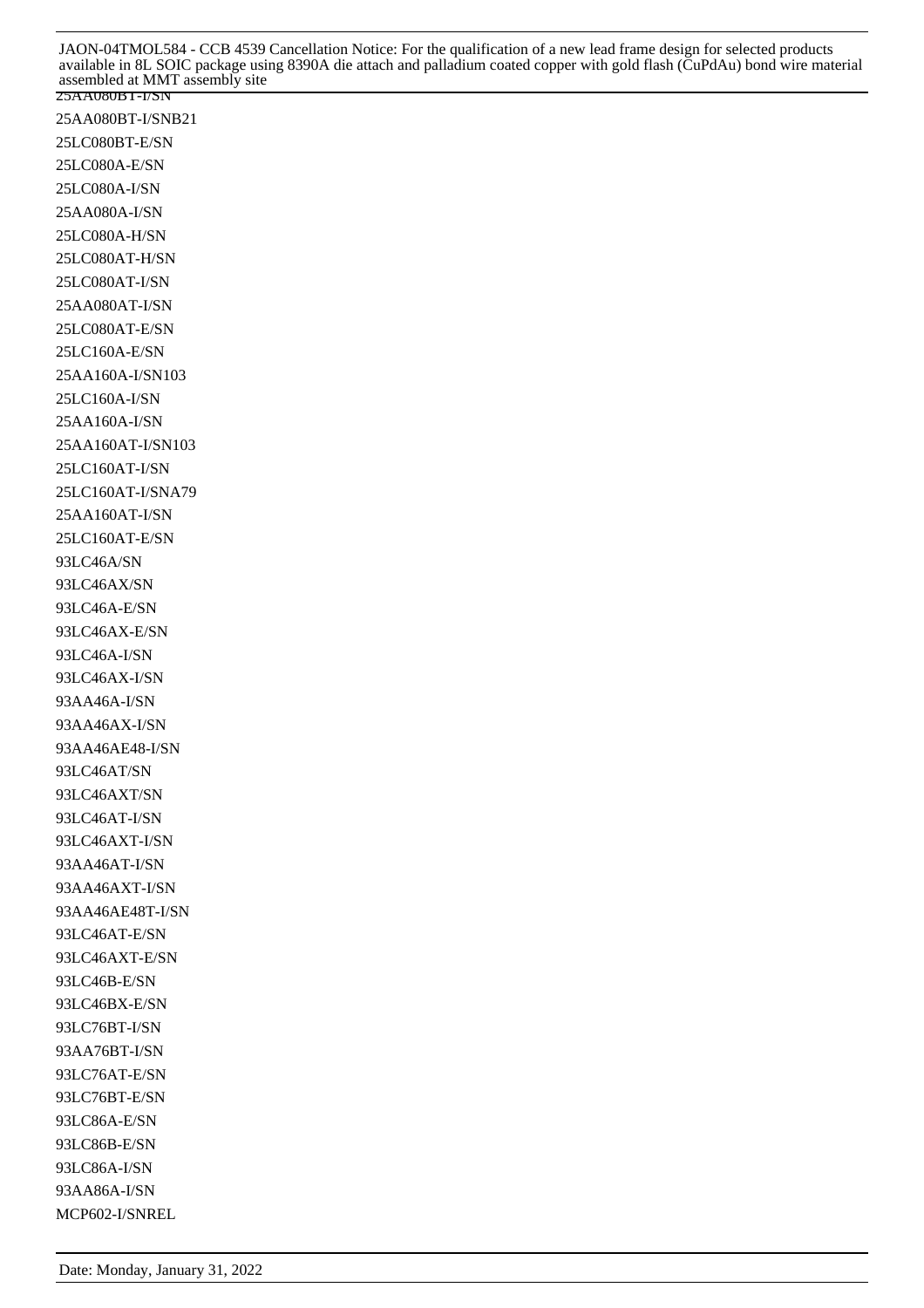MCP602T-E/SN MCP6L2T-E/SN MCP41050-E/SN MCP41050-I/SN MCP41050T-I/SN MCP41050T-E/SN MCP41100-E/SN MCP41100-I/SN MCP41100T-I/SN MCP41100T-E/SN MCP3301-BI/SN MCP3301-CI/SN MCP3301T-BI/SN MCP3301T-CI/SN MCP6042-E/SN MCP6042-I/SN MCP6042-I/SNREL MCP6042T-I/SN MCP6042T-E/SN MCP6142-E/SN MCP6142-I/SN MCP6142T-I/SN MCP6142T-E/SN PIC12F675T-I/SN179 PIC12F675T-I/SN185 PIC12F675T-I/SN190 PIC12F675T-I/SN191 PIC12F675T-I/SN194 PIC12F675T-I/SN195 PIC12F675T-I/SN199 PIC12F675T-I/SN200 PIC12F675T-I/SN201 PIC12F675T-I/SN202 PIC12F675T-I/SN206 PIC12F675T-I/SN207 PIC12F675T-I/SN208 PIC12F675T-I/SN PIC12F675T-I/SNC15 PIC12F675T-E/SN073 PIC12F675T-E/SN082 PIC12F675T-E/SN091 PIC12F675T-E/SN 24LC256-E/SN 24LC256-I/SN 24LC256-I/SNRVE 24AA256-I/SN 24AA256-I/SNRVE 24LC256-I/SNREL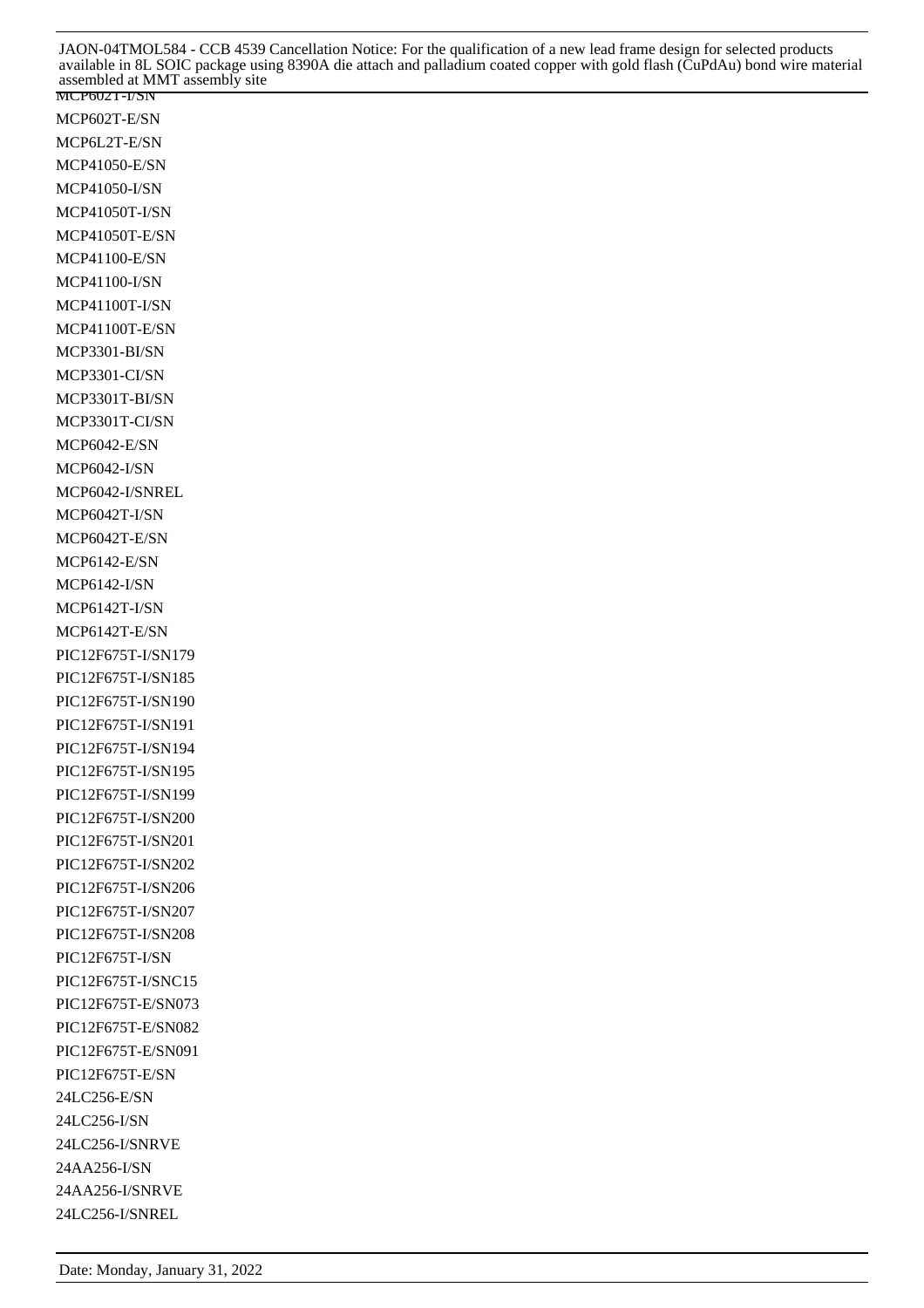24LC256T-I/SN 24LC256T-I/SNRVE 24AA256T-I/SN 24AA256T-I/SNRVE 24LC256T-E/SN 24LC256T-E/SNRVE 24FC256-I/SN 24FC256T-I/SN 24LC128-E/SN 24LC128-I/SN 24LC128-I/SNRVE 24AA128-I/SN 24LC128T-I/SN 24LC128T-I/SNRVE 24AA128T-I/SN 24LC128T-E/SN 24FC128-I/SN 24FC128-I/SNRVE 24FC128T-I/SN 24FC128T-I/SNRVE 24AA64/SN 24LC64-E/SN 24LC64-I/SN 24AA64-I/SN 24LC64-I/SNRVE 24AA64T/SN 24LC64T-I/SN 24LC64T-I/SNA22 24AA64T-I/SN 34A83GT-I/SN 24LC64T-I/SNRVE 24LC64T-E/SN 24LC16B-I/SN 24AA16-I/SN 24AA16-I/SNB22 24LC16BT/SN MCP6482-E/SN MCP6492-E/SN MCP6472-E/SN MCP6482T-E/SN MCP6492T-E/SN MCP6472T-E/SN MCP6422-E/SN MCP6422T-E/SN 34AA04-E/SN 34AA04-I/SN 34AA04T-I/SN 34AA04T-E/SN 24AA044-E/SN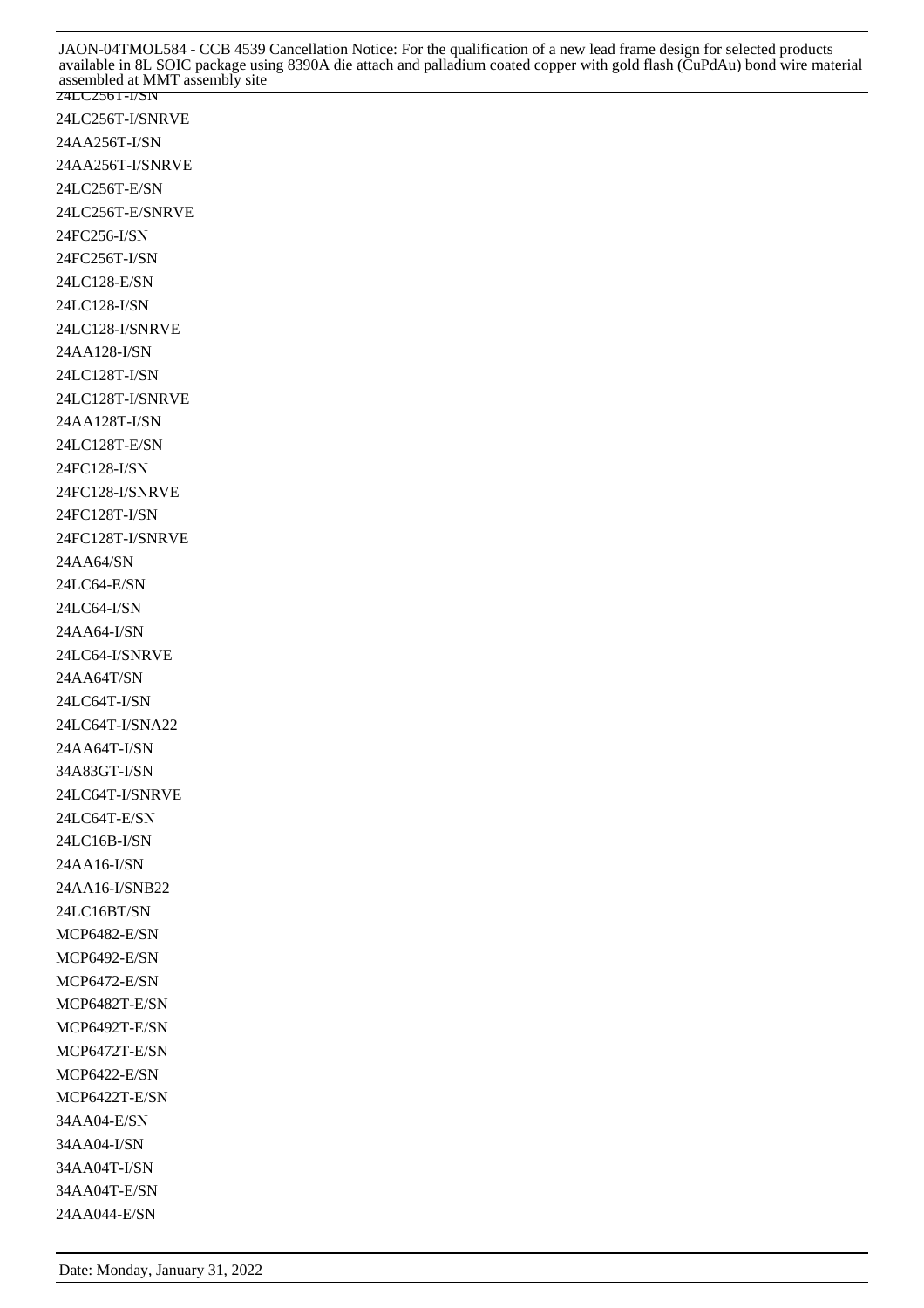24AA044T-I/SN 24AA044T-E/SN 11LC010-E/SN 11LC010-I/SN 11AA010-I/SN 11LC010T-I/SN 11AA010T-I/SN 11LC010T-E/SN 11LC020-E/SN 11LC020-I/SN 11AA020-I/SN 11AA02E48-I/SN 11AA02E64-I/SN 11AA02UID-I/SN 11LC020T-I/SN 11AA020T-I/SN 11AA02E48T-I/SN 11AA02E64T-I/SN 11AA02UIDT-I/SN 11LC020T-E/SN 11LC040-E/SN 11LC040-I/SN 11AA040-I/SN 11LC040T-I/SN 11AA040T-I/SN 11LC040T-E/SN 11LC080-E/SN 11LC080-I/SN 11AA080-I/SN 11LC080T-I/SN 11AA080T-I/SN 11LC080T-E/SN 11LC160-E/SN 11LC160-I/SN 11AA160-I/SN 11LC160T-I/SN 11AA160T-I/SN 11LC160T-E/SN 11LC161-E/SN 11LC161-I/SN 11AA161-I/SN 11LC161T-I/SN 11AA161T-I/SN 11LC161T-E/SN 24AA02/SNB79 24LC02B-I/SNA32 24LC02BT-I/SN104 24LC02BT-I/SNA32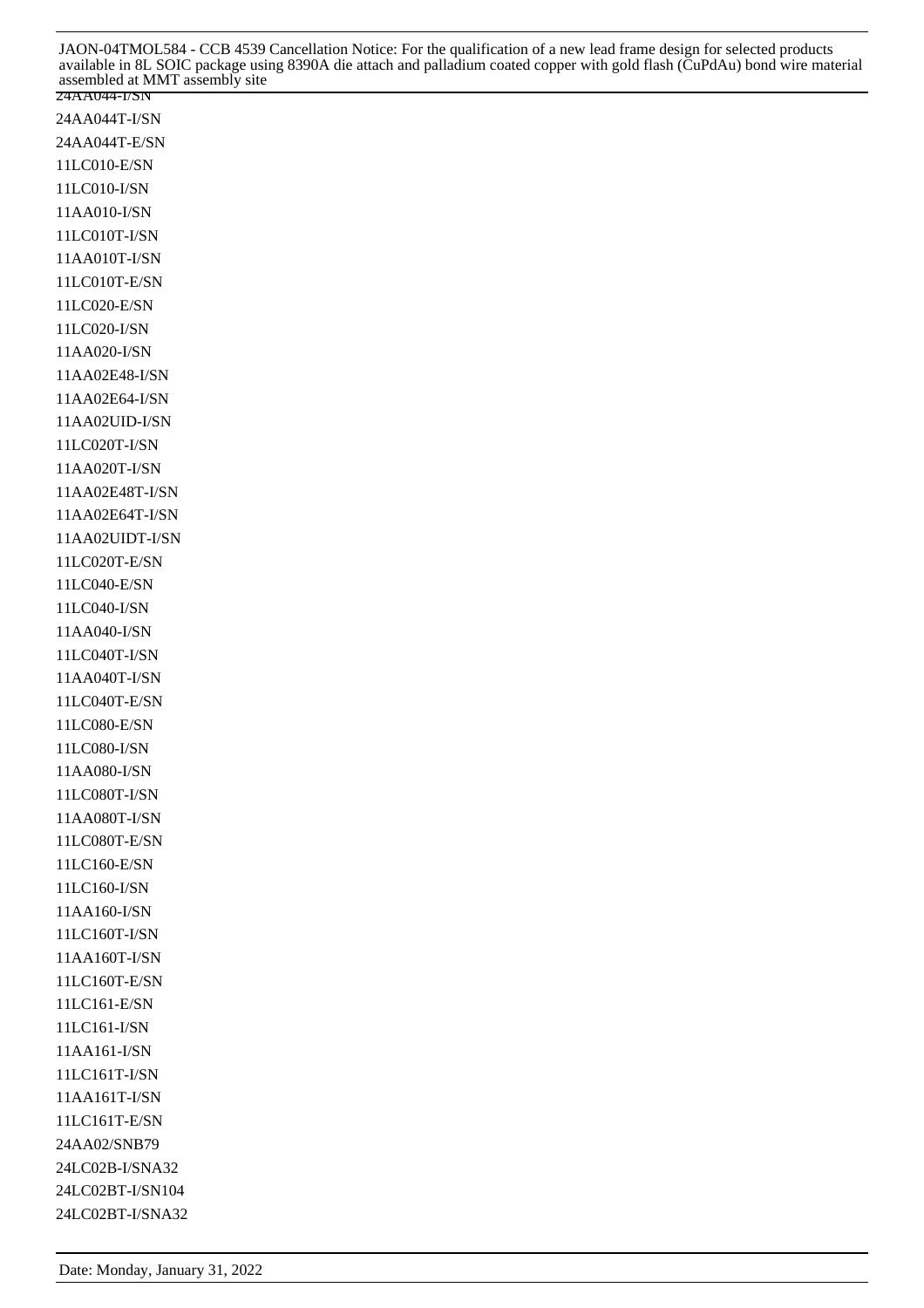24LC01BH-I/SN MCP4151T-104E/SN MCP4151T-503E/SN MCP4161T-502E/SN MCP4161T-103E/SN MCP4161T-104E/SN MCP4161T-503E/SN MCP4132T-502E/SN MCP4132T-103E/SN MCP4132T-104E/SN MCP4132T-503E/SN MCP4142T-502E/SN MCP4142T-103E/SN MCP4142T-104E/SN MCP4142T-503E/SN MCP4152T-502E/SN MCP4152T-103E/SN MCP4152T-104E/SN MCP4152T-503E/SN MCP4162T-502E/SN MCP4162T-103E/SN MCP4162T-104E/SN MCP4162T-503E/SN 25LC128-E/SN 25AA128-E/SN 25LC128-I/SN 25AA128-I/SN 25LC128-H/SN 25LC128T-H/SN 25LC128T-I/SN 25AA128T-I/SN 25AA128T-I/SNRVA 25LC128T-E/SN 25LC128T-E/SNRVA 25AA128T-E/SN 25LC640A-E/SN 25AA640A-E/SN 25LC640A-M/SN 25LC640A-I/SN 25AA640A-I/SN 25LC640A-H/SN 25LC640AT-H/SN 25LC640AT-I/SN 25AA640AT-I/SN 25AA640AT-I/SNB23 25LC640AT-M/SN 25LC640AT-E/SN 25AA640AT-E/SN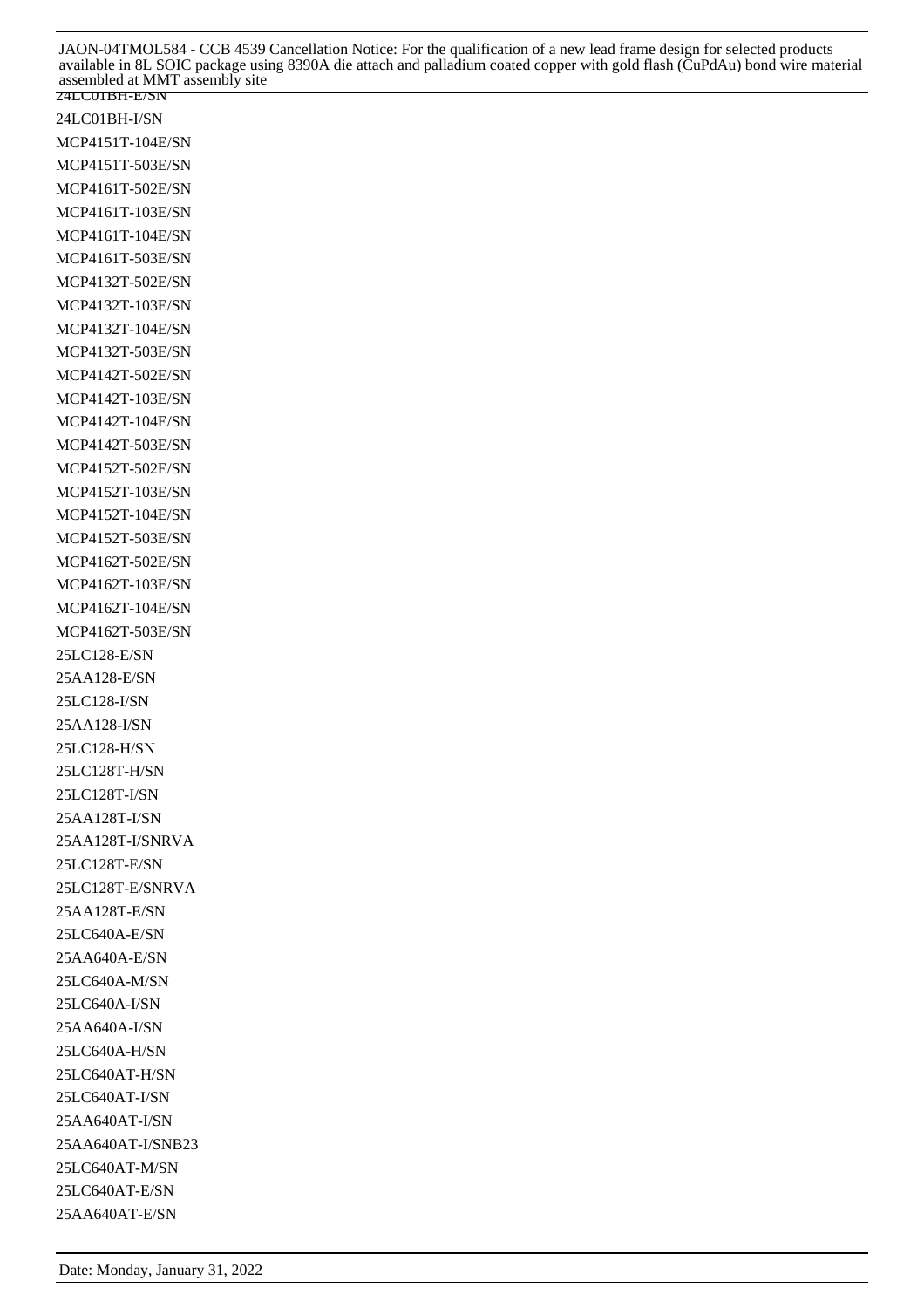PIC12F683-E/SN084 PIC12F683-E/SN PIC12F683-I/SN075 PIC12F683-I/SN PIC12F683T-I/SN072 PIC12F683T-I/SN091 PIC12F683T-I/SN PIC12F683T-E/SN084 PIC12F683T-E/SN092 PIC12F683T-E/SN098 PIC12F683T-E/SN PIC12F635-E/SN PIC12F635-I/SN057 PIC12F635-I/SN PIC12F635T-I/SN050 PIC12F635T-I/SN058 PIC12F635T-I/SN PIC12F510-E/SN PIC12F510-I/SN PIC12F510-I/SNC06 MCV08A-I/SN PIC12F510T-I/SN026 PIC12F510T-I/SN041 PIC12F510T-I/SN058 PIC12F510T-I/SN064 PIC12F510T-I/SN065 PIC12F510T-I/SN073 PIC12F510T-I/SN074 PIC12F510T-I/SN075 PIC12F510T-I/SN077 PIC12F510T-I/SN078 PIC12F510T-I/SN079 PIC12F510T-I/SN PIC12F510T-E/SN070 PIC12F510T-E/SN PIC12F519-E/SN PIC12F519-I/SN039 PIC12F519-I/SN041 PIC12F519-I/SN PIC12F519T-I/SN025 PIC12F519T-I/SN029 PIC12F519T-I/SN030 PIC12F519T-I/SN031 PIC12F519T-I/SN033 PIC12F519T-I/SN035 PIC12F519T-I/SN037 PIC12F519T-I/SN039 PIC12F519T-I/SN040 PIC12F519T-I/SN041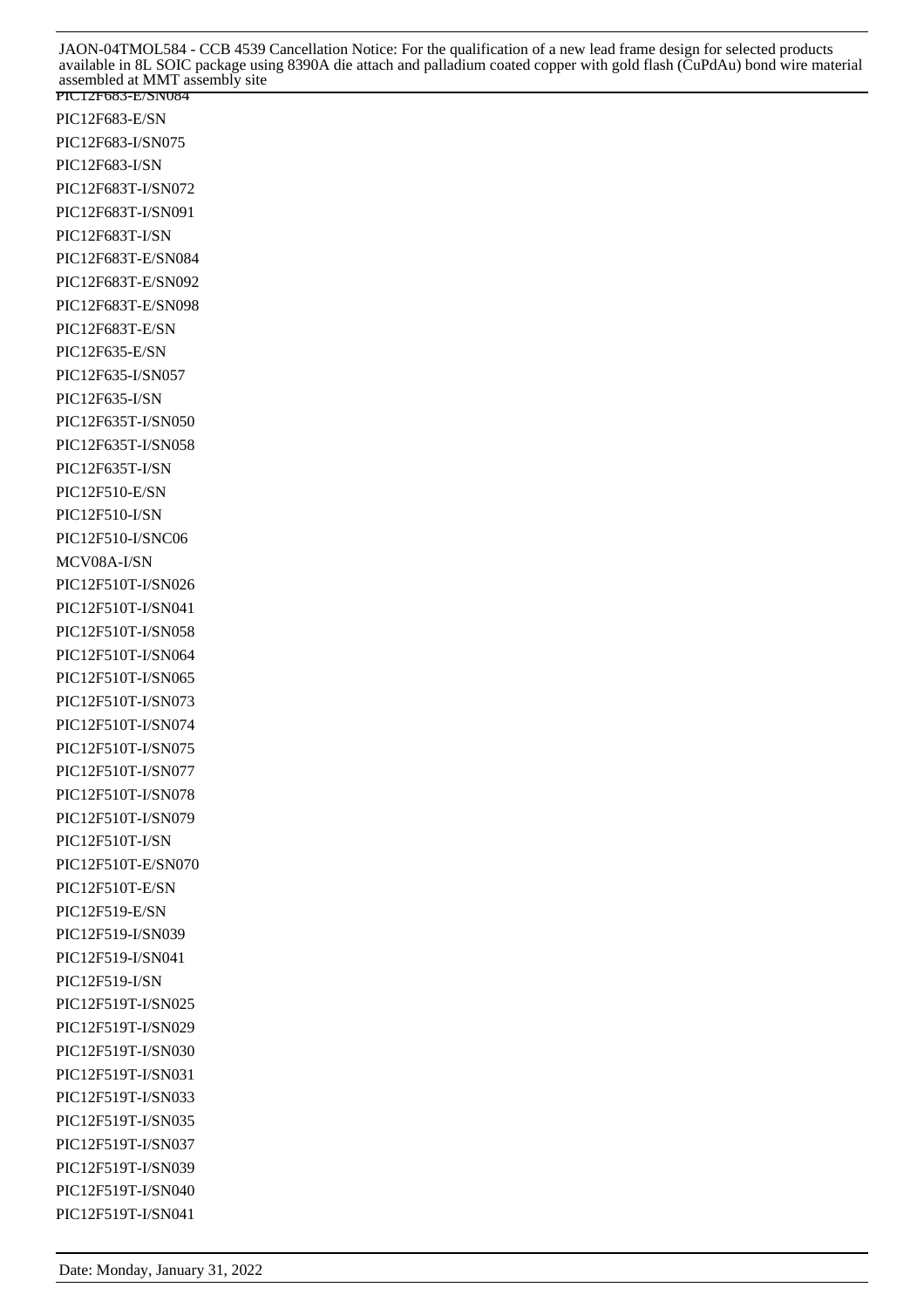PIC12F519T-I/SN042 PIC12F519T-I/SN044 PIC12F519T-I/SN047 PIC12F519T-I/SN048 PIC12F519T-I/SN PIC12F519T-E/SN PIC12F617-E/SN020 PIC12F617-E/SN031 PIC12F617-E/SN033 PIC12F617-E/SN034 PIC12F617-E/SN PIC12F617-I/SN030 PIC12F617-I/SN032 PIC12F617-I/SN053 PIC12F617-I/SN PIC12F617-I/SNC15 PIC12F617T-I/SN022 PIC12F617T-I/SN028 PIC12F617T-I/SN030 PIC12F617T-I/SN032 MCP14E6-E/SN MCP14E6T-E/SN MCP14E7-E/SN MCP14E7T-E/SN MCP14E8-E/SN MCP14E8T-E/SN MCP14E9-E/SN MCP14E9T-E/SN MCP14E10-E/SN MCP14E10T-E/SN MCP14E11-E/SN MCP14E11T-E/SN 25LC040/SN 25C040/SN 25C040-E/SN 25LC040-I/SN 25AA040-I/SN 25C040-I/SN 25LC040T/SN 25C040T/SN 25LC040T-I/SN 25AA040T-I/SN 25C040T-I/SN 25C040T-E/SN 93LC46BT-I/SNRVA 93C66B-I/SN 93C66BT-I/SN 93AA56CX-I/SN 93LC56A-I/SN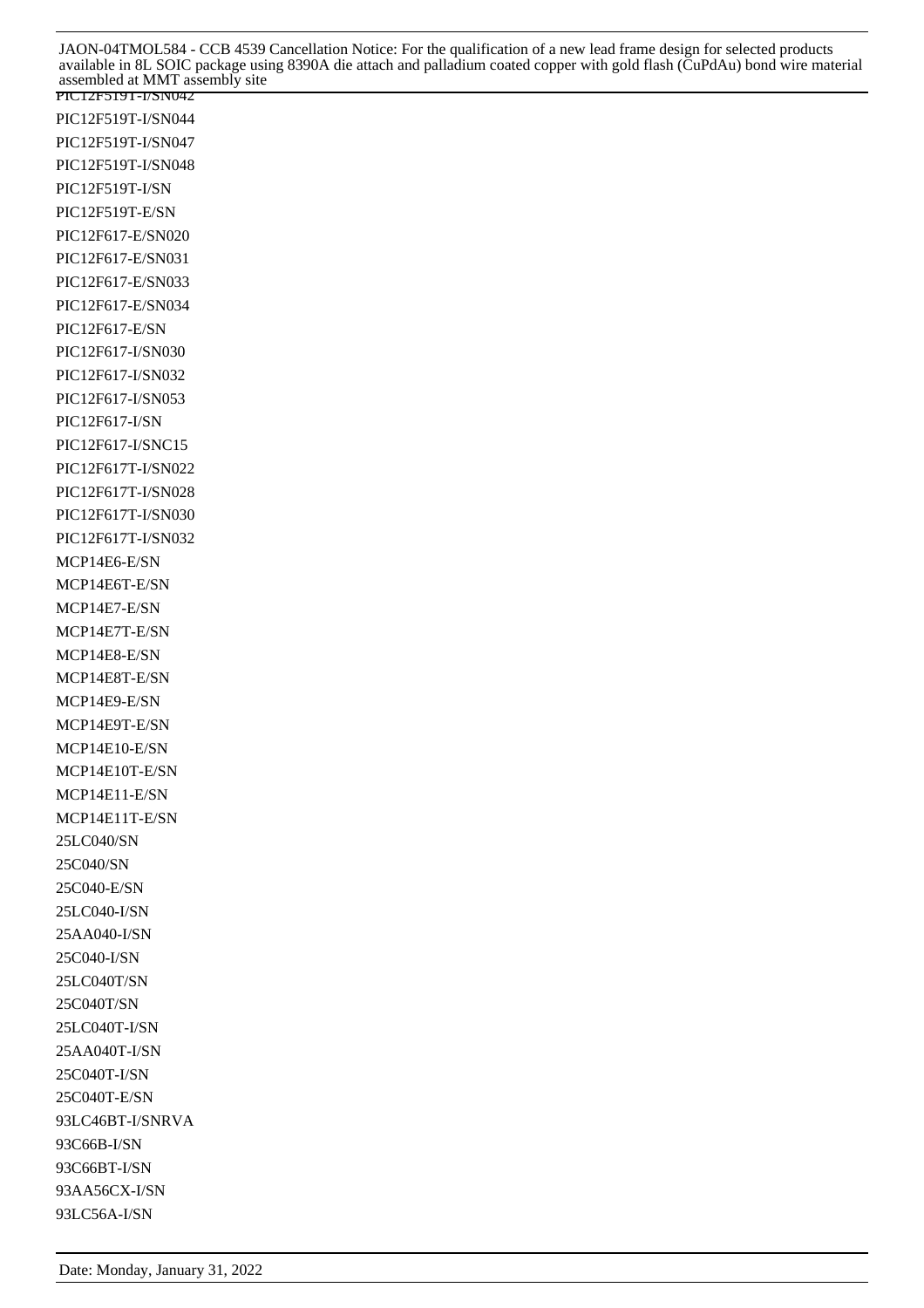93LC56AX-I/SN 93AA56A-I/SN 93AA56AX-I/SN 93LC56B-I/SN 93LC56BX-I/SN 93AA56B-I/SN 93AA56BX-I/SN 93LC56AT/SN 93LC56BT/SN 93LC56BXT/SN 93LC56CT-I/SN 93LC56CXT-I/SN 93AA56CT-I/SN 93AA56CXT-I/SN 93LC56AT-I/SN 93LC56AXT-I/SN 93AA56AT-I/SN 93AA56AXT-I/SN 93LC56BT-I/SN 93LC56BXT-I/SN 93AA56BT-I/SN 93AA56BXT-I/SN 93LC56CT-E/SN 93LC56CXT-E/SN 93LC56AT-E/SN 93LC56AXT-E/SN 93LC56BT-E/SN 93LC56BXT-E/SN 93LC66A/SN 93LC66AX/SN 93LC66B/SN 93LC66BX/SN 93LC66C-E/SN 93LC66CX-E/SN 93LC66A-E/SN 93LC66AX-E/SN 93LC66B-E/SN 93LC66BX-E/SN 93LC66C-I/SN 93LC66CX-I/SN 93AA66C-I/SN 93AA66CX-I/SN 93LC66A-I/SN 93LC66AX-I/SN 93AA66A-I/SN 93AA66AX-I/SN 93LC66B-I/SN 93LC66B-I/SN15K 93LC66BX-I/SN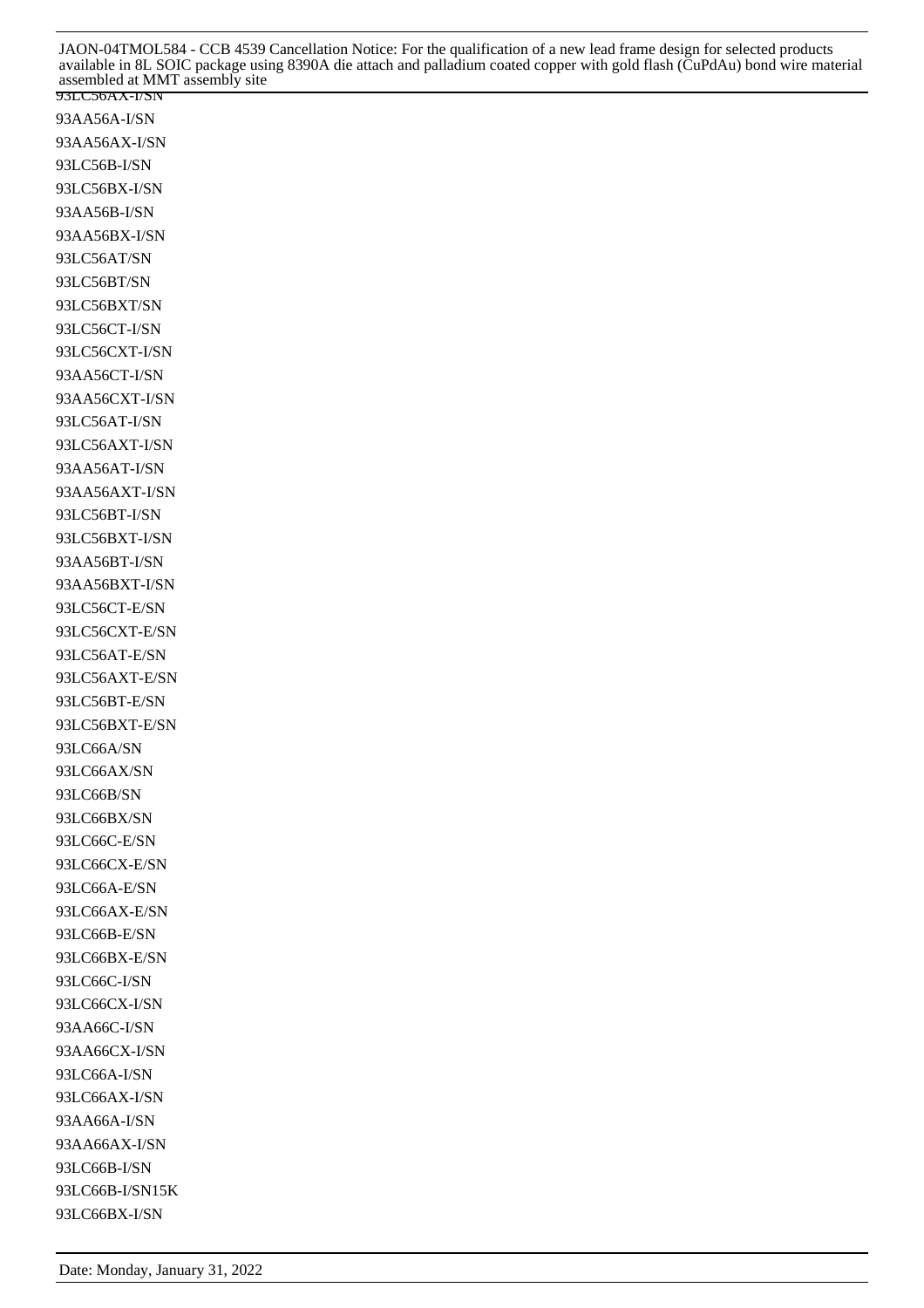93AA66B-I/SN 93AA66BX-I/SN 93LC66AT/SN 93LC66BT/SN 93LC66CT-I/SN 93LC66CXT-I/SN 93AA66CT-I/SN 93AA66CXT-I/SN 93LC66AT-I/SN 93LC66AXT-I/SN 93AA66AT-I/SN 93AA66AXT-I/SN 93LC66BT-I/SN 93LC66BT-I/SN15K 93LC66BXT-I/SN 93AA66BT-I/SN 93AA66BXT-I/SN 93LC66CT-E/SN 93LC66CXT-E/SN 93LC66AT-E/SN 93LC66AXT-E/SN 93LC66BT-E/SN 93LC66BXT-E/SN 93C46C-E/SN 93C46C-I/SN 93C46CT-I/SN 93C46CT-E/SN 93C56C-E/SN 93C56A-E/SN 93C56B-E/SN 93C56C-I/SN 93C56A-I/SN 93C56B-I/SN 93C56CT-I/SN 93C56AT-I/SN 93C56BT-I/SN 93C56CT-E/SN 93C56AT-E/SN 93C56BT-E/SN 93C66C-E/SN 93C66A-E/SN 93C66B-E/SN 93C66C-I/SN 93C66A-I/SN 93C66CT-I/SN 93C66AT-I/SN 93C66CT-E/SN 93C66AT-E/SN 93C66BT-E/SN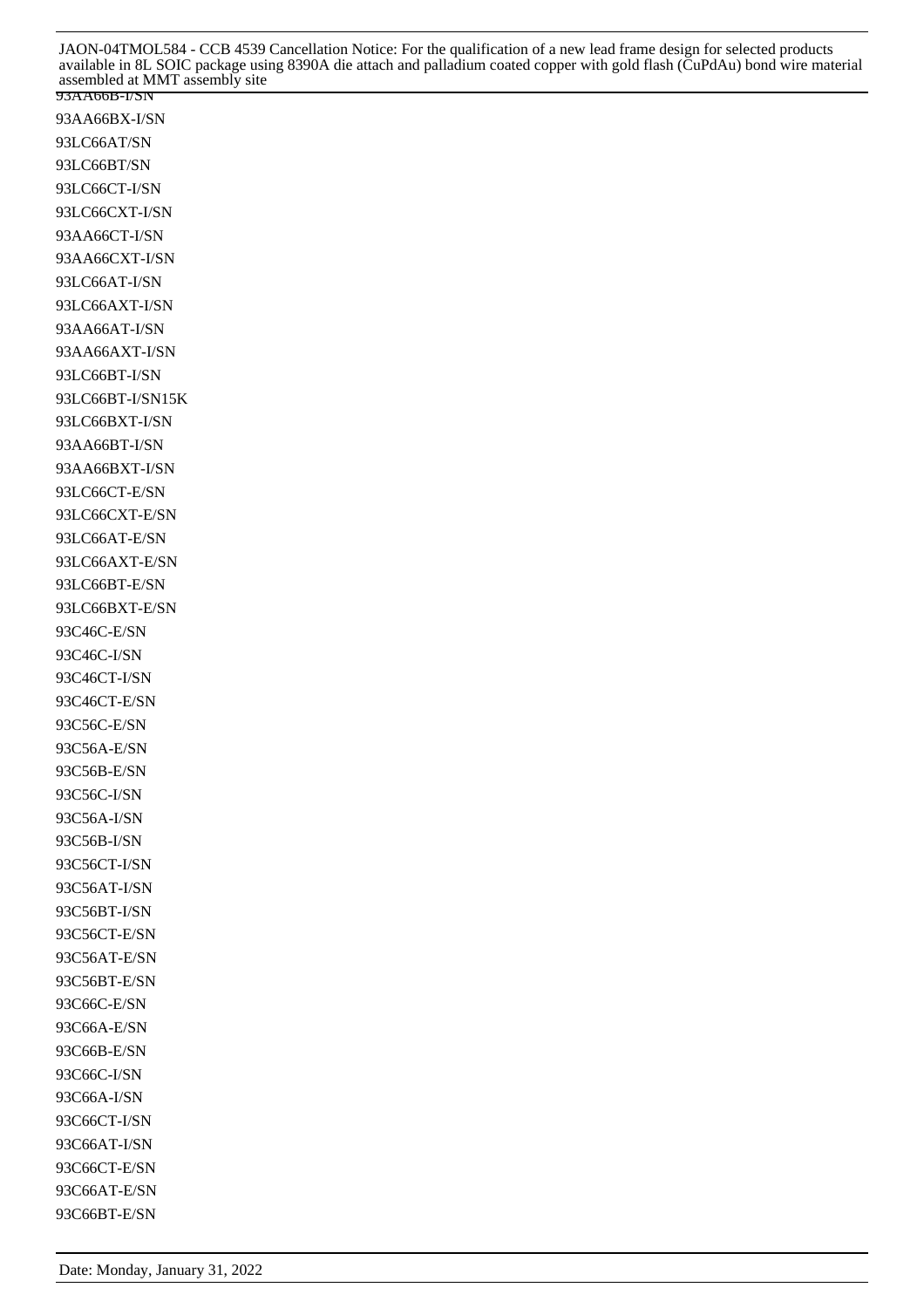MCP2122-E/SN MCP2122T-E/SN 93LC76C-E/SN 93LC76C-I/SN 93AA76C-I/SN 93LC76CT-I/SN 93AA76CT-I/SN 93LC76CT-E/SN 93LC86C-E/SN 93LC86C-I/SN 93AA86C-I/SN 93LC86CT-I/SN 93AA86CT-I/SN 93LC86CT-E/SN 93C76C-E/SN 93C76C-I/SN 93C76CT-I/SN 93C76CT-E/SN 93C86C-E/SN 93C86C-I/SN 93C86CT-I/SN 93C86CT-E/SN 93LC76A-E/SN 93LC76B-E/SN 93LC76A-I/SN 93AA76A-I/SN 93LC76B-I/SN 93AA76B-I/SN 93LC76AT-I/SN 93AA76AT-I/SN 25LC512T-M/SN 25LC512T-E/SN 25AA512-I/SN 25AA512T-I/SN 25AA512T-I/SN-SCI MCP3422A0-E/SN MCP3426A0-E/SN MCP3422A0T-E/SN MCP3426A0T-E/SN MCP3422A1-E/SN MCP3426A1-E/SN MCP3422A1T-E/SN MCP3426A1T-E/SN MCP3422A2-E/SN MCP3426A2-E/SN MCP3422A2T-E/SN MCP3426A2T-E/SN MCP3422A3-E/SN MCP3426A3-E/SN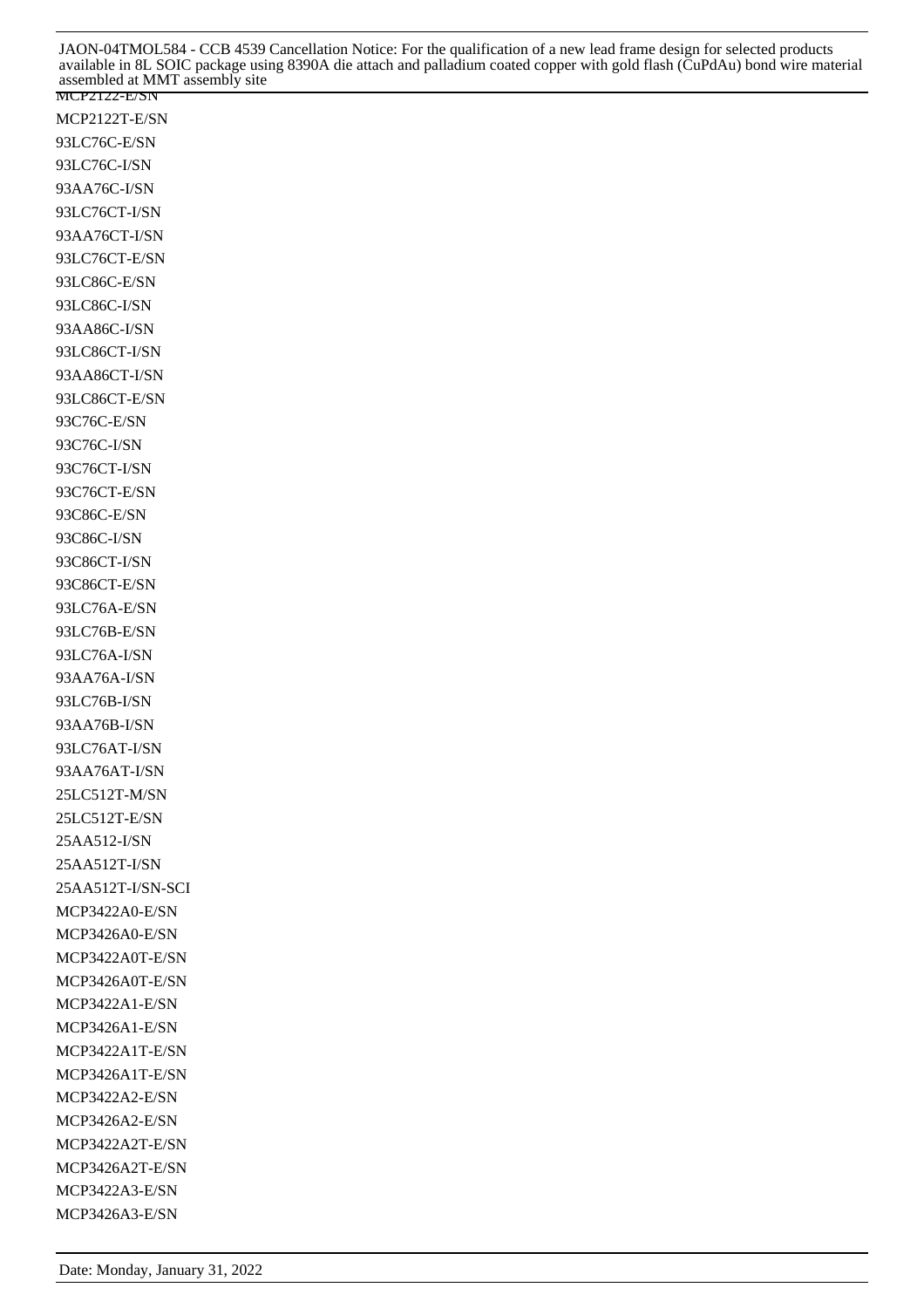MCP3422A3T-E/SN MCP3426A3T-E/SN MCP3422A4-E/SN MCP3426A4-E/SN MCP3422A4T-E/SN MCP3426A4T-E/SN MCP3422A5-E/SN MCP3426A5-E/SN MCP6546-E/SN MCP6548-E/SN MCP6546-I/SN MCP6548-I/SN MCP6546T-I/SN MCP6548T-I/SN MCP6546T-E/SN MCP6548T-E/SN MCP6547-E/SN MCP6547-I/SN MCP6002-E/SN MCP6002-I/SN MCP6002T-I/SN MCP6002T-E/SN MCP6L02T-E/SN MCP6231-E/SN MCP6231T-E/SN MCP6241-E/SN MCP6241T-E/SN MCP6232-E/SN MCP6232T-E/SN MCP6242-E/SN MCP6242T-E/SN MCP6S91-E/SN MCP6S91T-E/SN MCP6S92-E/SN MCP6S92T-E/SN MCP6G01-E/SN MCP6G01T-E/SN MCP6G03-E/SN MCP6G03T-E/SN MCP6G02-E/SN MCP6G02T-E/SN MCP6041-E/SN MCP6043-E/SN MCP6041-I/SN MCP6043-I/SN MCP6041T-I/SN MCP6043T-I/SN MCP6041T-E/SN MCP6043T-E/SN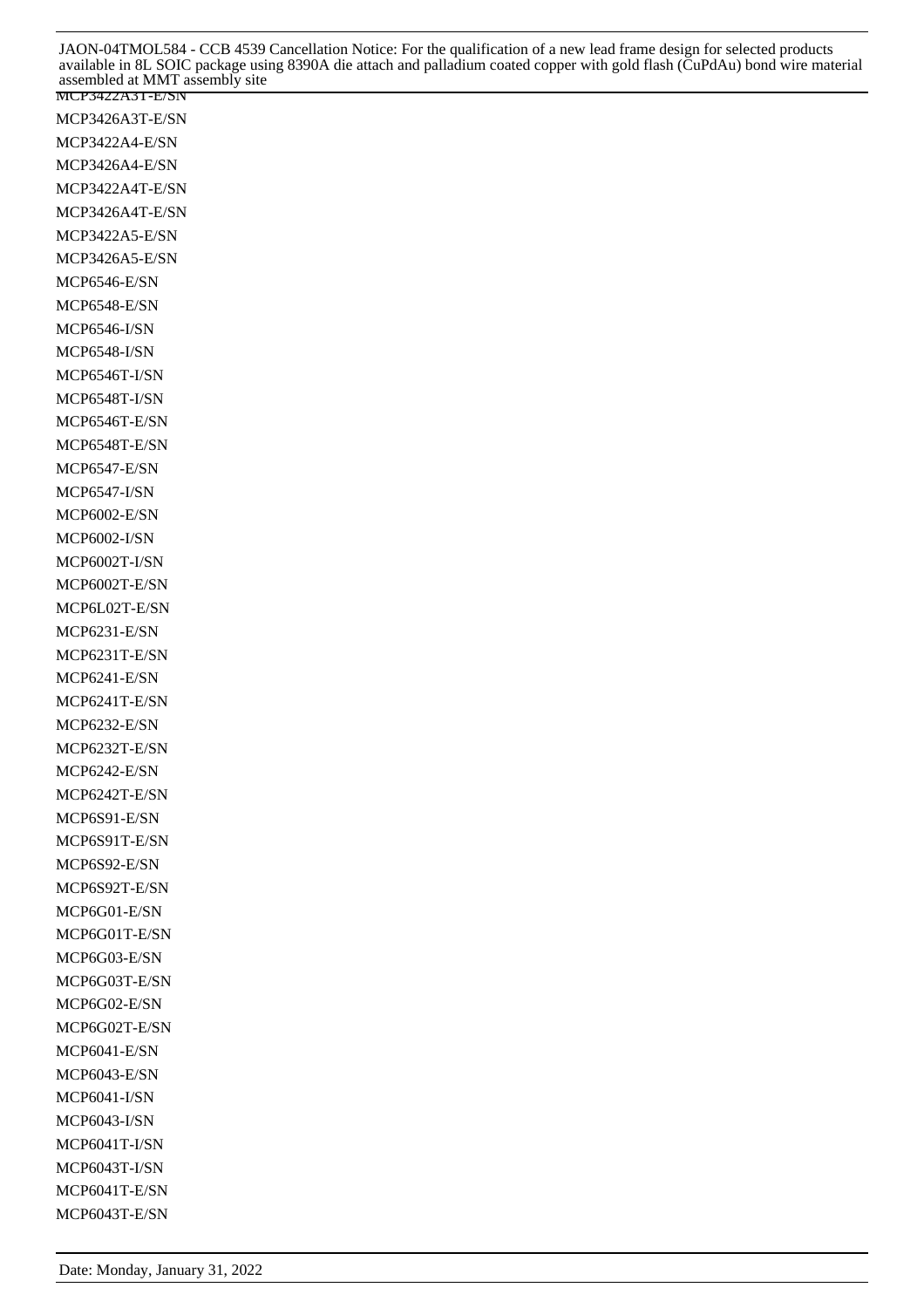MCP6141-E/SN MCP6143-E/SN MCP6141-I/SN MCP6143-I/SN MCP6141T-I/SN MCP6143T-I/SN MCP6141T-E/SN MCP6143T-E/SN MCP6402-E/SN MCP6402-H/SN MCP6407T-H/SN MCP6407-H/SN MCP6402T-H/SN MCP6402T-E/SN MCP6442-E/SN MCP6442T-E/SN 24LC01B/SN 24LC01B-E/SN 24LC01B-I/SN 24LC01BT/SN 24LC01BT-I/SN 24LC01BT-I/SNA21 24LC01BT-I/SNA23 24LC01BT-I/SNRVE 24LC01BT-E/SN 24LC04B-I/SN 24LC04BT-I/SN 24LC04BT-I/SNA29 24LC64-I/SNRVA 24LC64T-I/SNRVA 25LC640-E/SN 25LC640-I/SN 25AA640-I/SN 25LC640T-I/SN 25AA640T-I/SN 25LC640T-E/SN 25LC320/SN 25C320/SN 25LC320-E/SN 25C320-E/SN 25LC320-I/SN 25AA320-I/SN 25C320-I/SN 25LC320T/SN 25C320T/SN 25LC320T-I/SN 25AA320T-I/SN 25C320T-I/SN 25LC320T-E/SN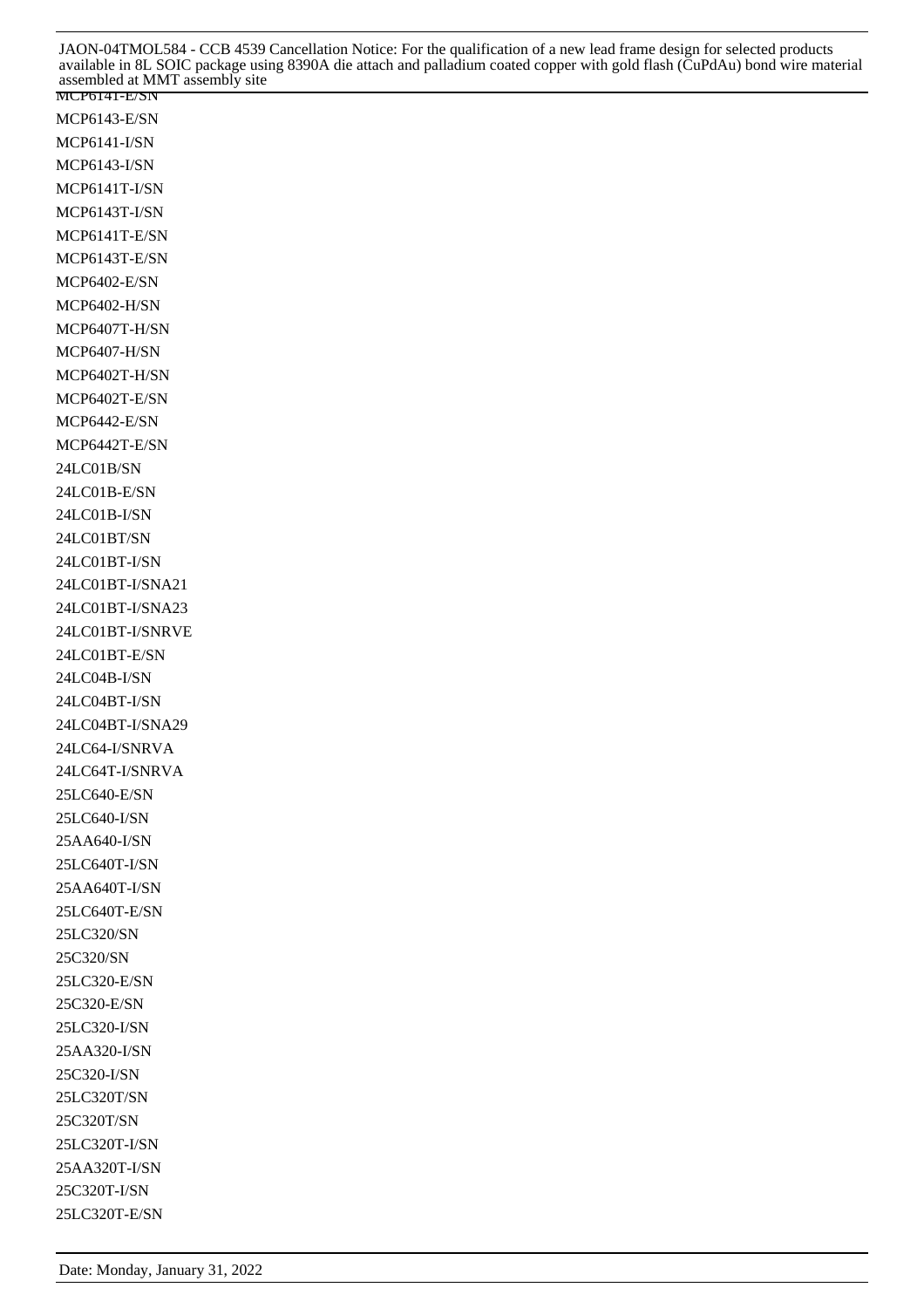25C320T-E/SN HCS201/SN HCS201-I/SN036 HCS201-I/SN HCS201T/SN017 HCS201T/SN021 HCS201T/SN024 HCS201T/SN HCS201T-I/SN HCS101-I/SN 24C02C/SN 24C02C-E/SN 24C02C-I/SN 24C02CT/SN 24C02CT-I/SN 24C02CT-E/SN MCRF450X/SN MCRF450TX/SN PIC12F675-C/SN PIC12F675-E/SN PIC12F675-I/SN102 PIC12F675-I/SN112 PIC12F675-I/SN166 PIC12F675-I/SN172 PIC12F675-I/SN177 PIC12F675-I/SN202 PIC12F675-I/SN PIC12F675-I/SNC15 PIC12F675T-C/SN PIC12F675T-I/SN026 PIC12F675T-I/SN049 PIC12F675T-I/SN075 PIC12F675T-I/SN079 PIC12F675T-I/SN085 PIC12F675T-I/SN121 PIC12F675T-I/SN131 PIC12F675T-I/SN145 PIC12F675T-I/SN150 PIC12F675T-I/SN152 PIC12F675T-I/SN153 PIC12F675T-I/SN166 PIC12F675T-I/SN172 PIC12F675T-I/SN173 PIC12F675T-I/SN178 24LC08B/SN 24AA08/SN 24LC08B-E/SN 24LC08B-I/SNRVE 24LC08B-I/SNA27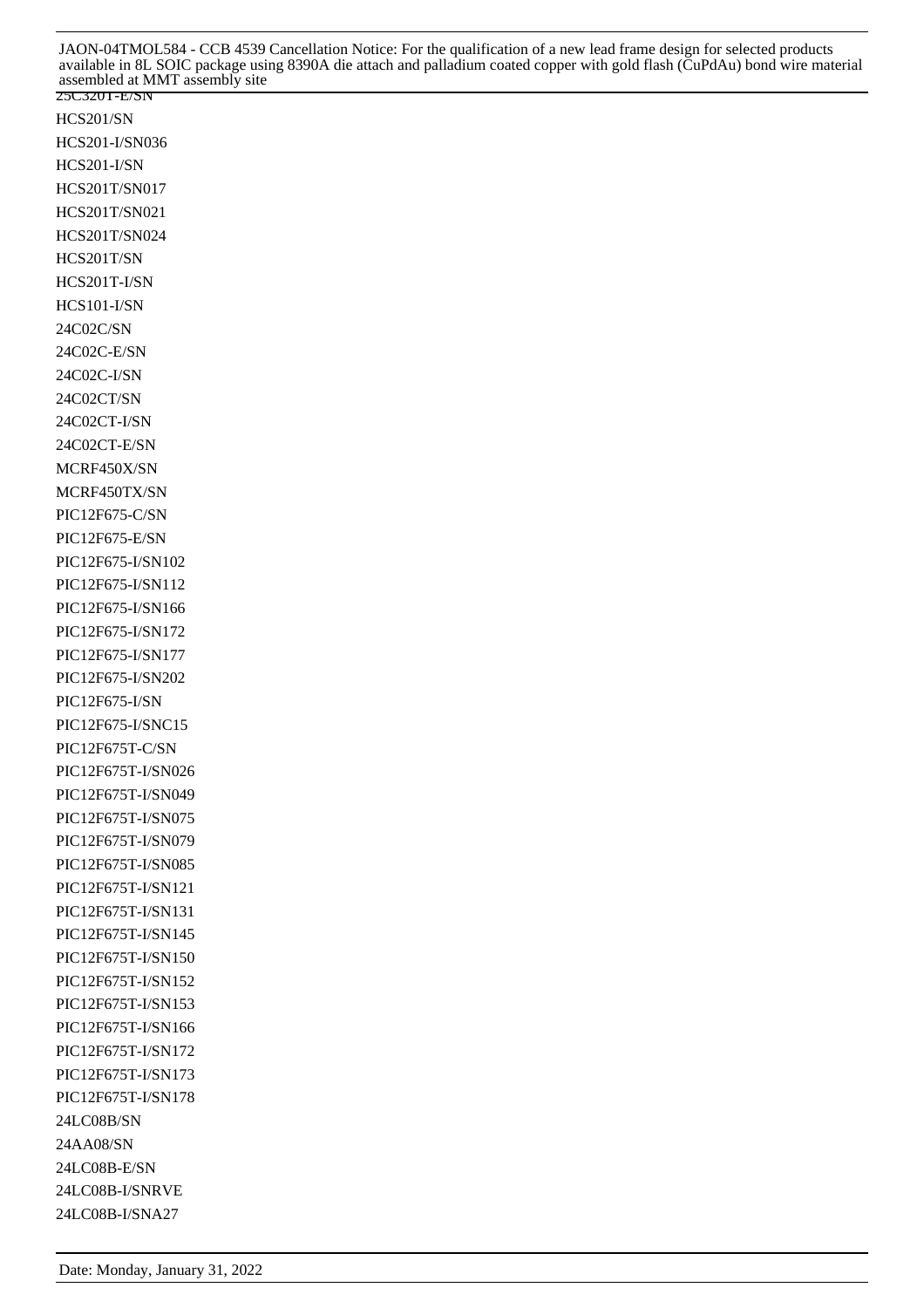24LC08BT/SNRVE 24AA08T/SN 24LC08BT-I/SNRVE 24LC08BT-I/SNA23 24LC08BT-I/SNA27 24AA08T-I/SN 24LC08BT-E/SN 24LC08B-I/SN 24LC08BT/SN 24LC08BT-I/SN 24LC16B/SN 24LC16B-E/SN 24LC16B-E/SNA26 MCP6275-E/SN 25LC160DT-E/SN 25LC160DT-E/SN16KA21 25AA160DT-E/SN 25LC080D-E/SN 25LC080D-I/SN 25AA080D-I/SN 25LC080D-H/SN 25LC080DT-H/SN 25LC080DT-I/SN 25AA080DT-I/SN 25AA080DT-I/SN-SCI 25LC080DT-E/SN 25LC160C-E/SN 25LC160C-I/SN 25AA160C-I/SN 25LC160C-H/SN 25LC160CT-H/SN 25LC160CT-I/SN 25AA160CT-I/SN 25LC160CT-E/SN 25LC080C-E/SN 25LC080C-I/SN 25AA080C-I/SN 25LC080C-H/SN 25LC080CT-H/SN 25LC080CT-I/SN 25AA080CT-I/SN 25LC080CT-E/SN MCP4131-502E/SN MCP4131-103E/SN MCP4131-104E/SN MCP4131-503E/SN MCP4141-502E/SN MCP4141-103E/SN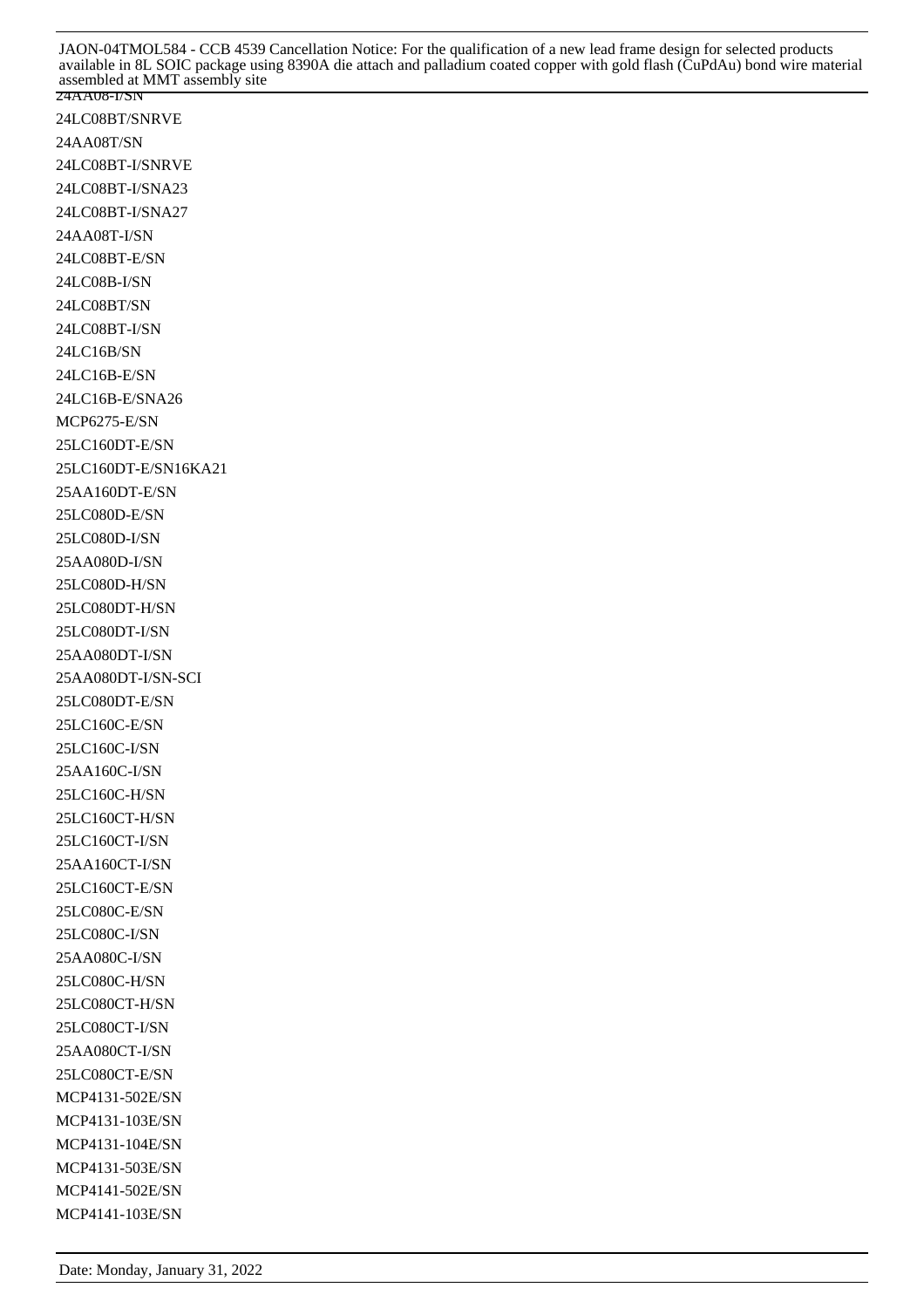MCP4141-104E/SN MCP4141-503E/SN MCP4151-502E/SN MCP4151-103E/SN MCP4151-104E/SN MCP4151-503E/SN MCP4161-502E/SN MCP4161-103E/SN MCP4161-104E/SN MCP4161-503E/SN MCP4132-502E/SN MCP4132-103E/SN MCP4132-104E/SN MCP4132-503E/SN MCP4142-502E/SN MCP4142-103E/SN MCP4142-104E/SN MCP4142-503E/SN MCP4152-502E/SN MCP4152-103E/SN MCP4152-104E/SN MCP4152-503E/SN MCP4162-502E/SN MCP4162-103E/SN MCP4162-104E/SN MCP4162-503E/SN MCP4131T-502E/SN MCP4131T-103E/SN MCP4131T-104E/SN MCP4131T-503E/SN MCP4141T-502E/SN MCP4141T-103E/SN MCP4141T-104E/SN MCP4141T-503E/SN MCP4151T-502E/SN MCP4151T-103E/SN PIC12F617T-I/SN038 PIC12F617T-I/SN044 PIC12F617T-I/SN053 PIC12F617T-I/SN059 PIC12F617T-I/SN PIC12F617T-I/SNC15 PIC12F617T-E/SN020 PIC12F617T-E/SN024 PIC12F617T-E/SN026 PIC12F617T-E/SN027 PIC12F617T-E/SN031 PIC12F617T-E/SN033 PIC12F617T-E/SN034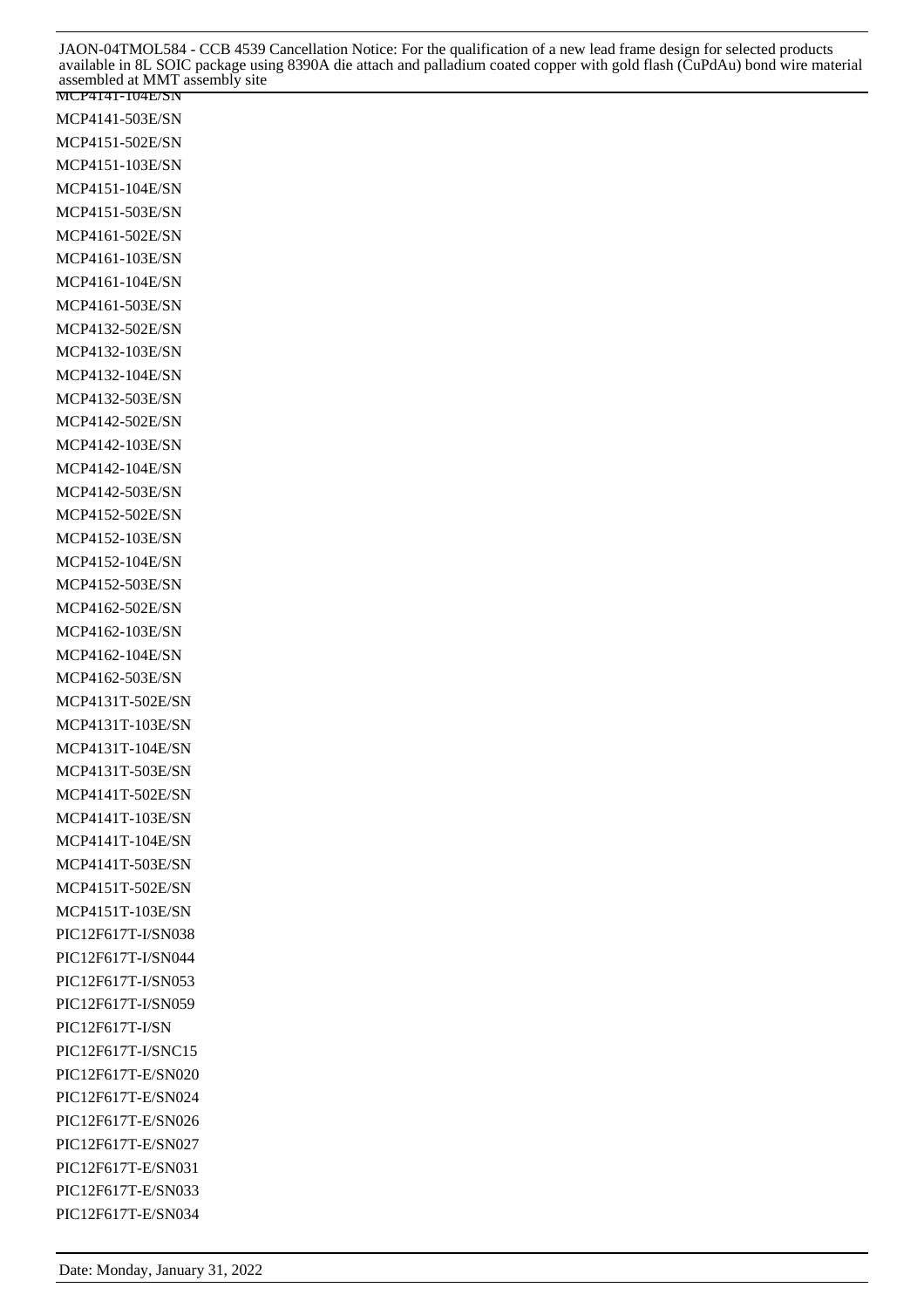PIC12F617T-E/SN036 PIC12F617T-E/SN037 PIC12F617T-E/SN050 PIC12F617T-E/SN051 PIC12F617T-E/SN052 PIC12F617T-E/SN055 PIC12F617T-E/SN067 PIC12F617T-E/SN071 PIC12F617T-E/SN TCN75AVOA MCP9801-M/SN MCP9801-M/SNRC2 MCP9801T-M/SN MCP9801T-M/SNRC2 TCN75AVOA713 MCP9803-M/SN MCP9803-M/SNRC2 MCP9803T-M/SN MCP9803T-M/SNRC2 MCP3550-50E/SN MCP3550-60E/SN MCP3550T-50E/SN MCP3550T-60E/SN MCP3551-E/SN MCP3551T-E/SN MCP3553-E/SN MCP3553T-E/SN MCP4822-E/SN MCP4802-E/SN MCP4812-E/SN MCP4822T-E/SN MCP4802T-E/SN MCP4812T-E/SN PIC12F508-E/SN PIC12F508-I/SN038 PIC12F508-I/SN080 PIC12F508-I/SN HA1100/SN PIC12F508T-I/SN020 PIC12F508T-I/SN025 PIC12F508T-I/SN040 PIC12F508T-I/SN045 PIC12F508T-I/SN056 PIC12F508T-I/SN066 PIC12F508T-I/SN080 PIC12F508T-I/SN PIC12F508T-E/SN079 PIC12F508T-E/SN PIC12F509-E/SN055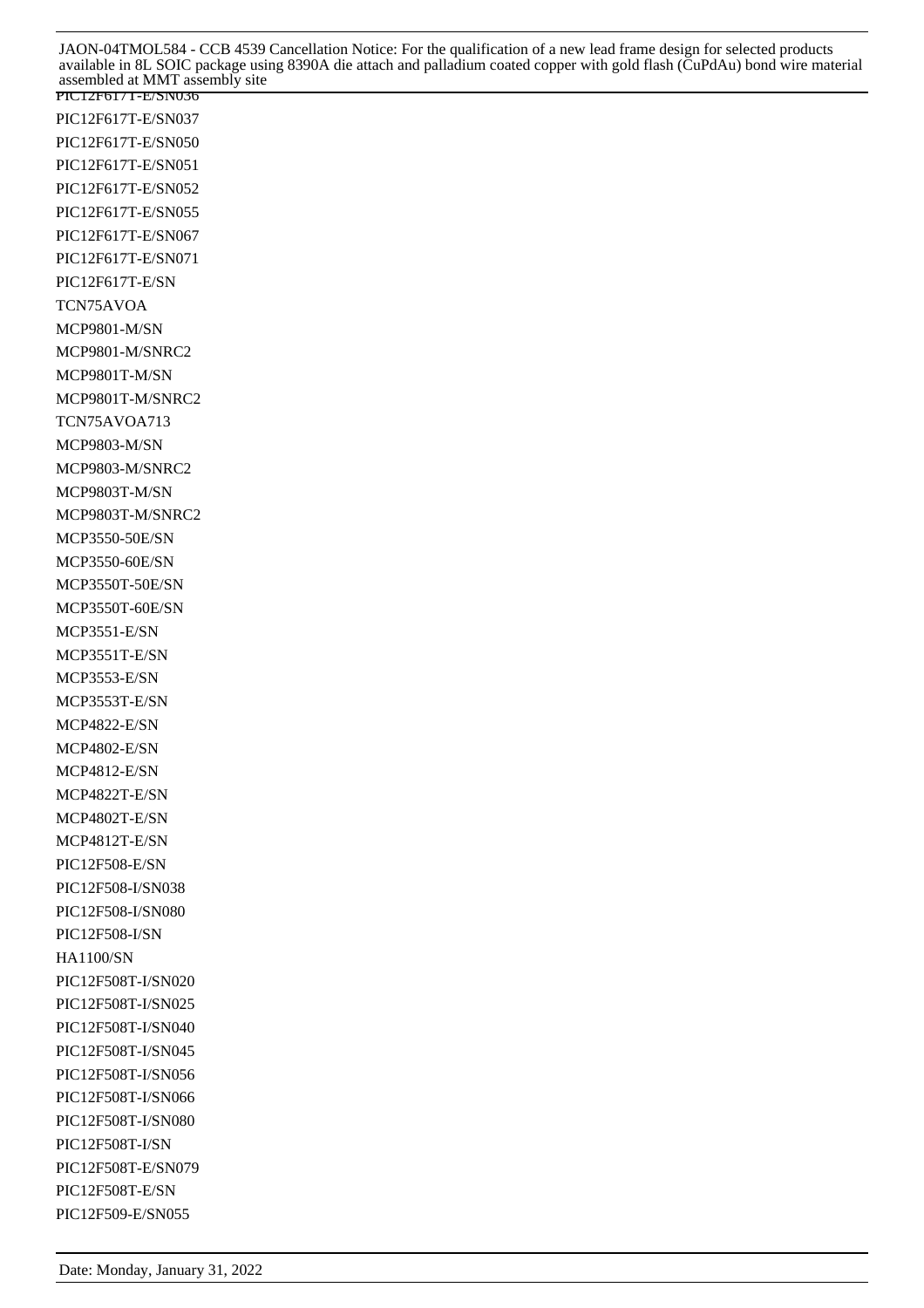PIC12F509-E/SN PIC12F509-I/SN051 PIC12F509-I/SN PIC12F509T-I/SN047 PIC12F509T-I/SN048 PIC12F509T-I/SN051 PIC12F509T-I/SN058 PIC12F509T-I/SN PIC12F509T-E/SN052 PIC12F509T-E/SN055 PIC12F509T-E/SN 25LC010A-E/SN 25LC010A-I/SN 25AA010A-I/SN 25LC010A-H/SN 25LC010AT-H/SN 25LC010AT-I/SN 25AA010AT-I/SN 25LC010AT-E/SN 25LC020A-E/SN 25LC020A-I/SN 25AA020A-I/SN 25AA02E48-I/SN 25AA02E64-I/SN 25AA02UID-I/SN 25LC020A-H/SN 25LC020AT-H/SN 25LC020AT-I/SN 25AA020AT-I/SN 25AA02E48T-I/SN 25AA02E64T-I/SN 25AA02UIDT-I/SN 25LC020AT-E/SN 25LC040A-E/SN 25LC040A-M/SN 25LC040A-I/SN103 25LC040A-I/SN 25AA040A-I/SN 25LC040A-H/SN 25LC040AT-H/SN 25LC040AT-I/SN103 25LC040AT-I/SN 25AA040AT-I/SN 25LC040AT-M/SN 25LC040AT-E/SN PIC12F615-E/SN PIC12F615-I/SN083 PIC12F615-I/SN PIC12F615-H/SN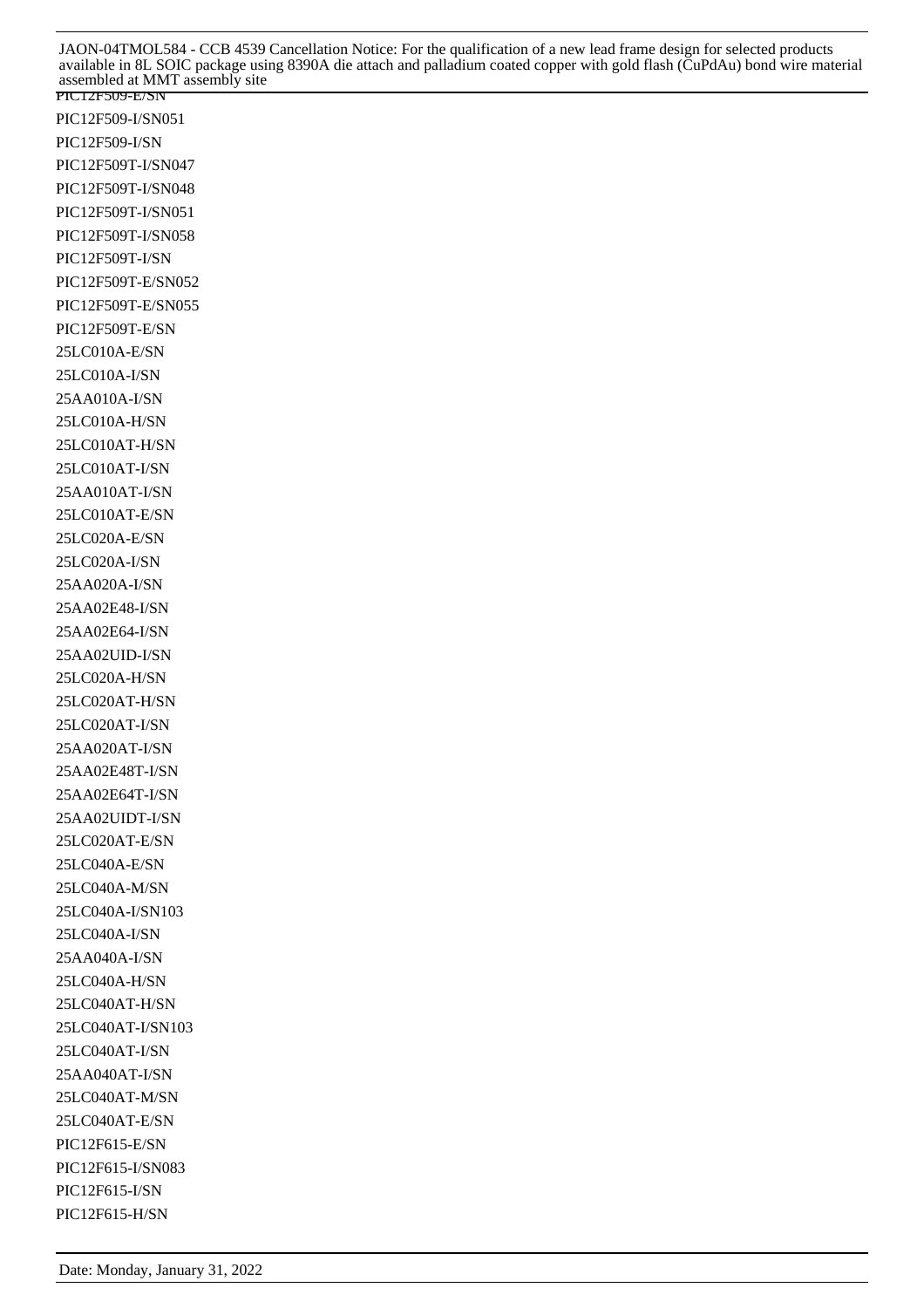PIC12F615T-I/SN020 PIC12F615T-I/SN043 PIC12F615T-I/SN051 PIC12F615T-I/SN057 PIC12F615T-I/SN058 PIC12F615T-I/SN071 PIC12F615T-I/SN076 PIC12F615T-I/SN079 PIC12F615T-I/SN083 PIC12F615T-I/SN PIC12F615T-E/SN PIC12HV615-E/SN PIC12HV615-I/SN PIC12HV615T-I/SN022 PIC12HV615T-I/SN PIC12HV615T-E/SN035 PIC12HV615T-E/SN043 PIC12HV615T-E/SN044 PIC12HV615T-E/SN PIC12F609-E/SN PIC12F609-I/SN PIC12F609T-I/SN027 PIC12F609T-I/SN PIC12F609T-E/SN PIC12HV609-E/SN PIC12HV609-I/SN PIC12HV609T-I/SN 25LC512-E/SN 25LC512-M/SN 25LC512-I/SN 25LC512T-I/SN MCP3422A5T-E/SN MCP3426A5T-E/SN MCP3422A6-E/SN MCP3426A6-E/SN MCP3422A6T-E/SN MCP3426A6T-E/SN MCP3422A7-E/SN MCP3426A7-E/SN MCP3422A7T-E/SN MCP3426A7T-E/SN 24LC08BH-E/SN 24LC08BH-I/SN 24AA08H-I/SN 24LC08BHT-I/SN 24AA08HT-I/SN 24LC08BHT-E/SN 24AA16-E/SN 24LC16B-M/SN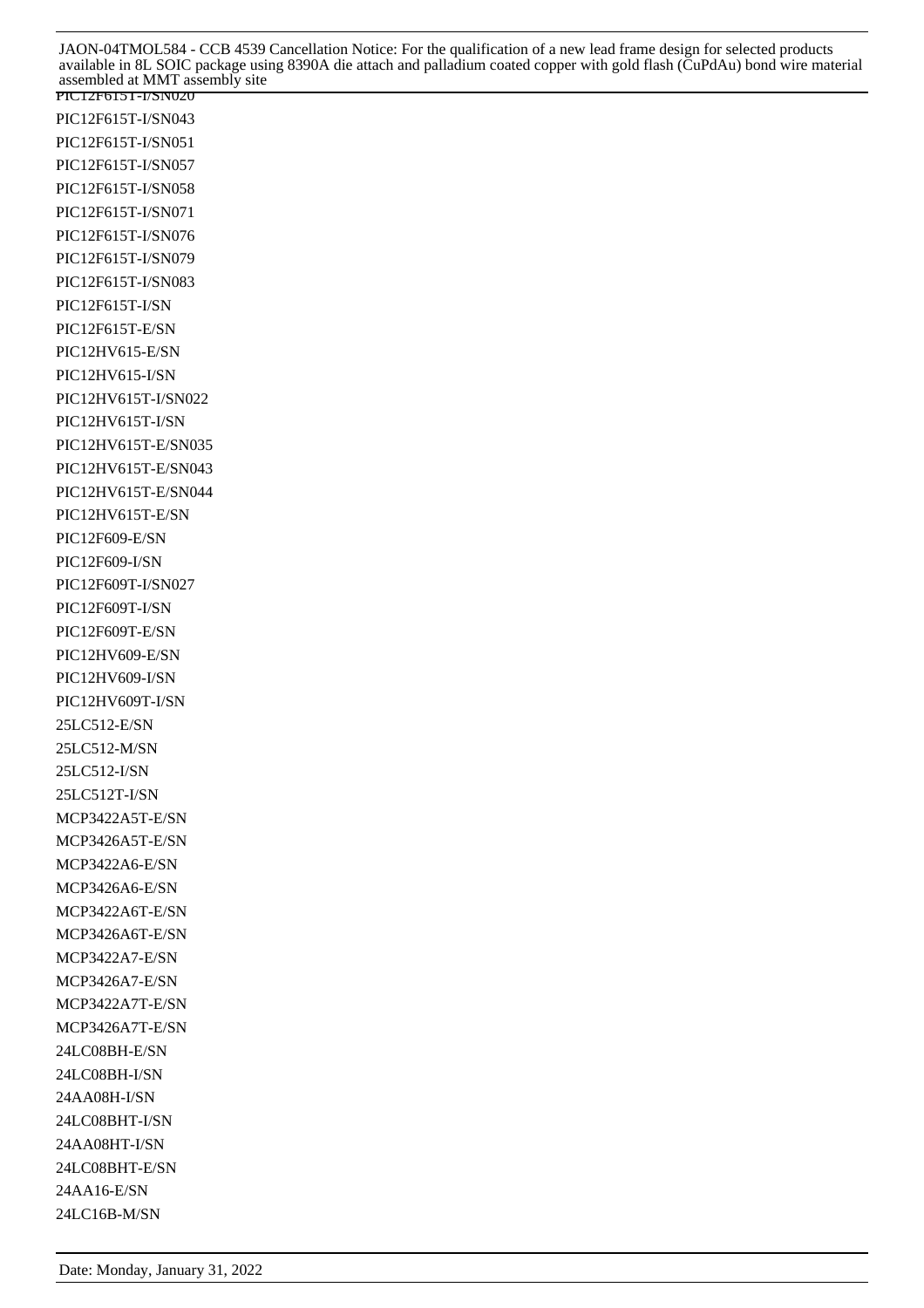24AA16T-I/SNB22 24LC16BT-M/SN 24AA16T-E/SN 24LC16BH-E/SN 24LC16BH-I/SN 24AA16H-I/SN 24LC16BHT-I/SN 24AA16HT-I/SN 24LC16BHT-E/SN 24AA32AT-I/SNB79 24LC32AF-E/SN 24LC32AF-I/SN 24AA32AF-I/SN 24LC32AFT-I/SN 24AA32AFT-I/SN 24LC32AFT-E/SN 24AA64-E/SN 24LC64-I/SN100 24AA64-I/SN101 24FC64-I/SN 24LC64T-I/SN100 24AA64T-I/SN101 24LC64T-I/SNA79 24AA64T-I/SNB79 24FC64T-I/SN 24LC64T-E/SNA31 24AA64T-E/SN 24LC64F-E/SN 24LC64F-I/SN 24AA64F-I/SN 24FC64F-I/SN 24LC64FT-I/SN 24AA64FT-I/SN 24FC64FT-I/SN 24LC64FT-E/SN 24FC128-E/SN 24LC128-I/SNRVF 24LC128T-I/SNRVF 24AA128T-I/SNRVF 24FC128T-E/SN 24LC04BT-I/SNA79 24LC04BH-E/SN 24LC04BH-I/SN 24AA04H-I/SN 24LC04BHT-I/SN 24AA04HT-I/SN 24LC04BHT-E/SN 24LC512-E/SN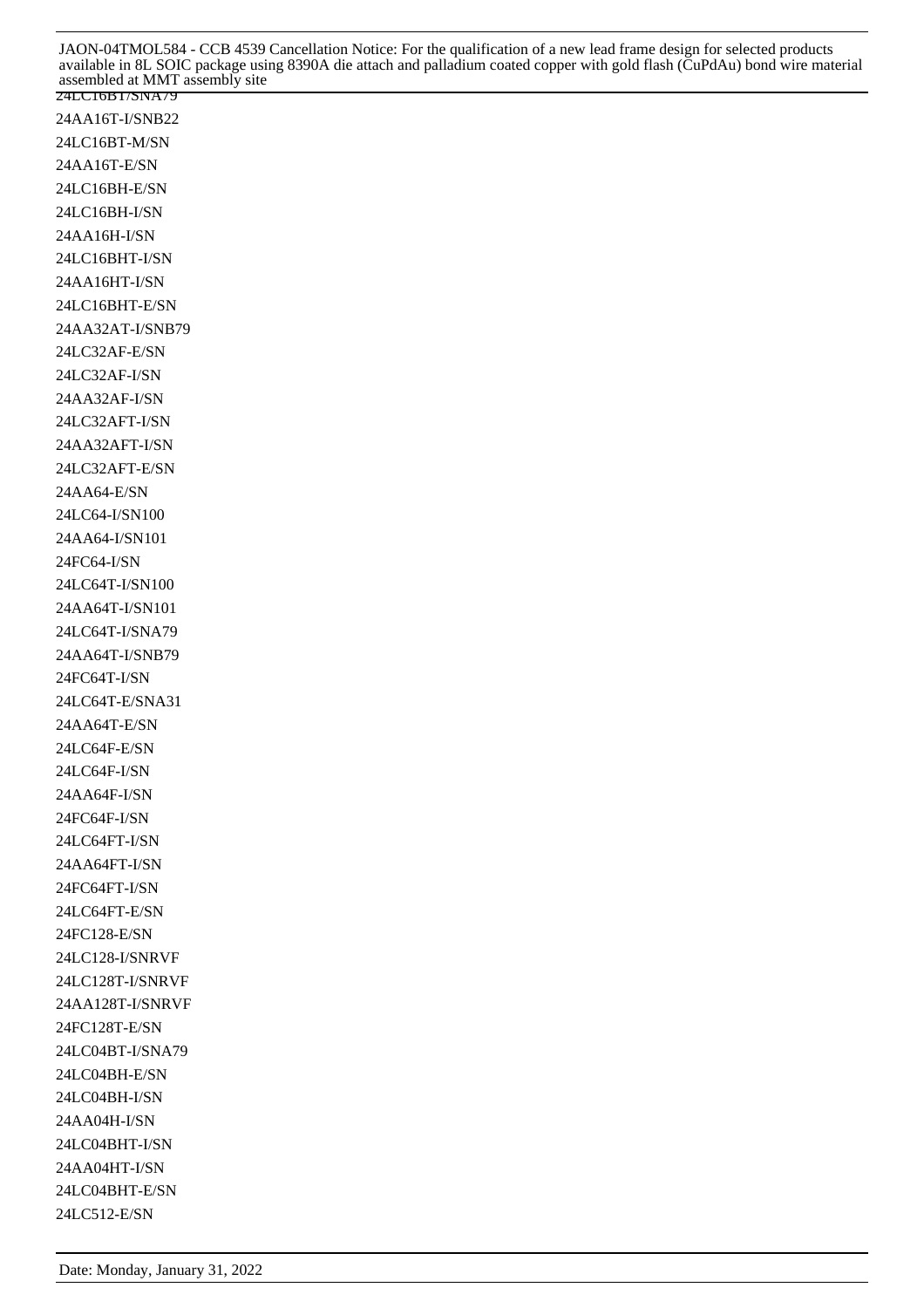24LC512-I/SN 24AA512-I/SN 24FC512-I/SN 24FC512-I/SNC79 24FC512T-I/SN101 24LC512T-I/SN 24AA512T-I/SN 24FC512T-I/SN 24FC512T-I/SNC21 24FC512T-I/SNC79 24LC512T-E/SN 24AA256-E/SN 24FC256-E/SN 24AA256-I/SN104 24AA256T-I/SN104 24AA256T-I/SN105 24LC256T-I/SNRVF 24AA256T-E/SN 24FC256T-E/SN 24AA256UID-I/SN 24AA256UIDT-I/SN MCP6N11-001E/SN MCP6N11T-001E/SN MCP6N11-002E/SN MCP6N11T-002E/SN MCP6N11-005E/SN MCP6N11T-005E/SN MCP6N11-010E/SN MCP6N11T-010E/SN MCP6N11-100E/SN MCP6N11T-100E/SN MCP4801-E/SN MCP4811-E/SN MCP4821-E/SN MCP4901-E/SN MCP4911-E/SN MCP4921-E/SN MCP4801T-E/SN MCP4811T-E/SN MCP4821T-E/SN MCP4901T-E/SN MCP4911T-E/SN MCP4921T-E/SN PIC12F752-E/SN PIC12F752-I/SN PIC12F752T-I/SN024 PIC12F752T-I/SN PIC12HV752-E/SN PIC12HV752-I/SN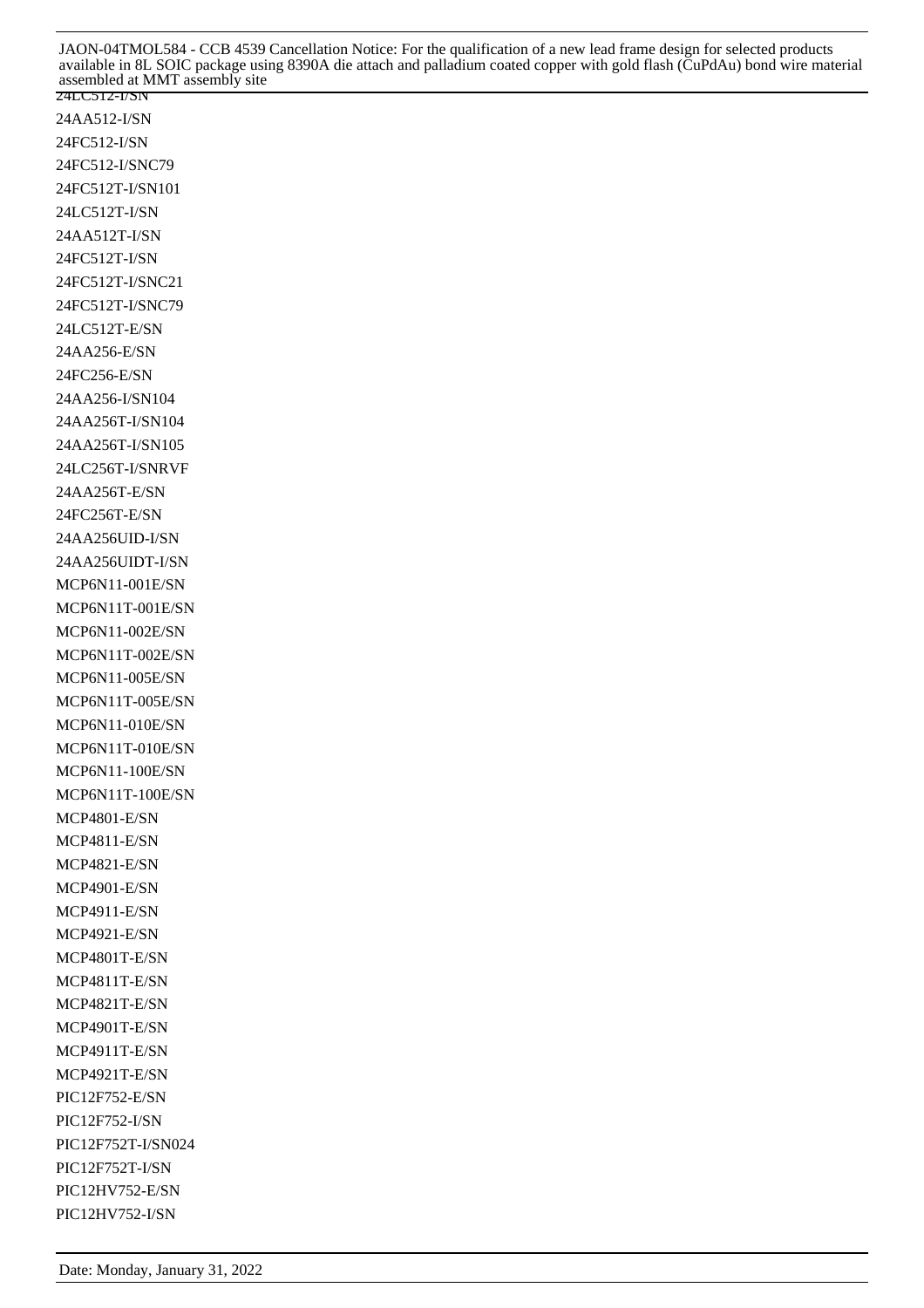MCP6272-E/SN MCP6282-E/SN MCP6292-E/SN MCP6272T-E/SN MCP6282T-E/SN MCP6292T-E/SN MCP6L92T-E/SN 24LC02B/SN 24AA02/SN 24LC02B-E/SN 24LC02B-I/SN 24AA02-I/SN 24LC02BT/SN 24LC02BT/SNA31 24AA02T/SN 24LC02BT-I/SN 24AA02T-I/SN MCP6032T-E/SN MCP6032T-E/SNEIE MCP6051-E/SN MCP6061-E/SN MCP6071-E/SN MCP6051T-E/SN MCP6061T-E/SN MCP6071T-E/SN MCP6052-E/SN MCP6062-E/SN 24LCS21AT/SN 24LC21AT/SN 24LC21T/SN 24LC21AT-I/SN100 24LCS21AT-I/SN 24LC21AT-I/SN 24LC21T-I/SN 24LCS22A-I/SN 24LC22A-I/SN 24LCS22AT-I/SN 24LC22AT-I/SN MCP606-I/SN MCP608-I/SN MCP606T-I/SN MCP608T-I/SN PIC12C508A-04/SN208 PIC12LC508A-04/SN PIC12C508A-04/SN PIC12C508A-04E/SN PIC12LC508A-04I/SN PIC12C508A-04I/SN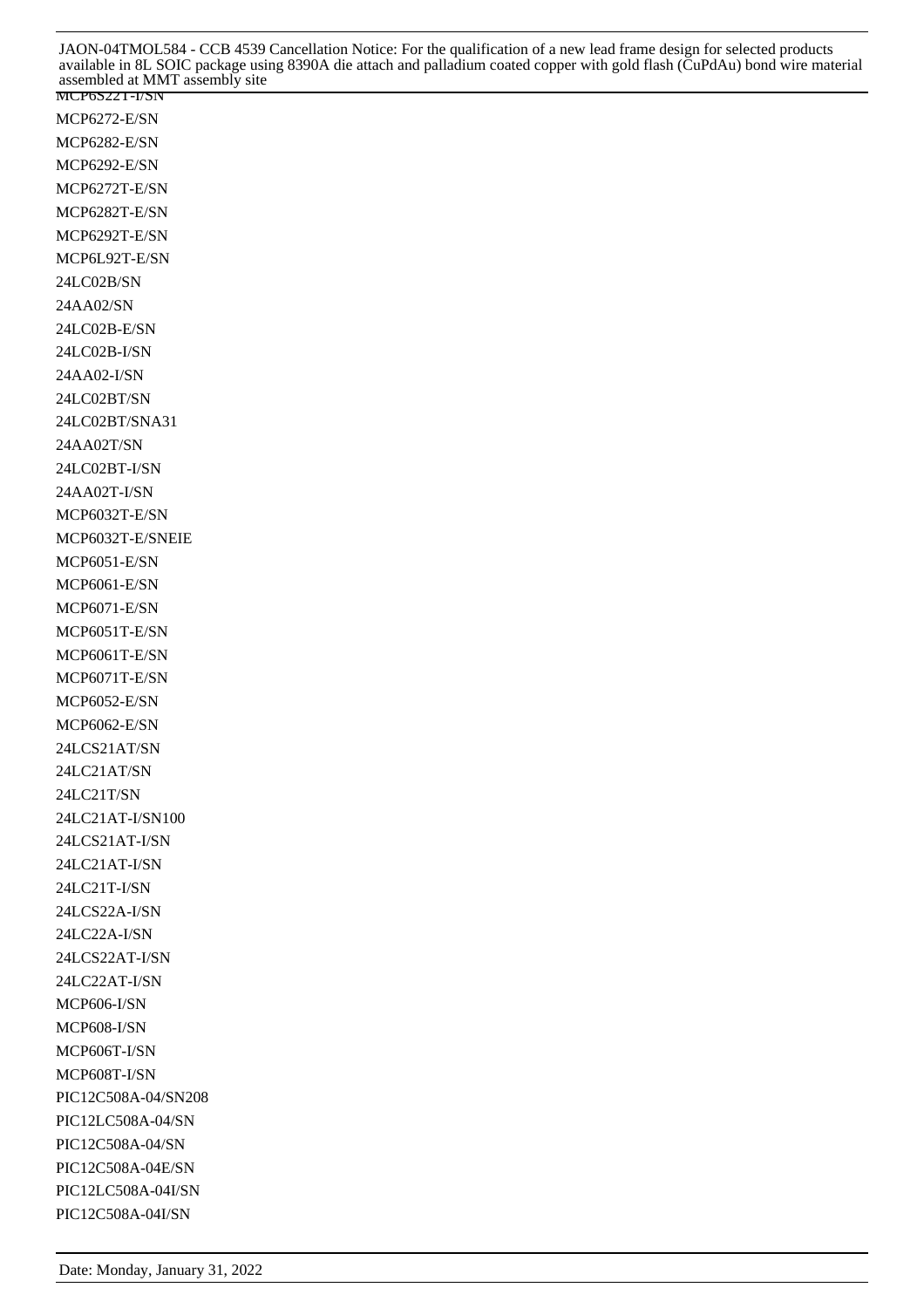PIC12C508AT-04/SN208 PIC12C508AT-04/SN PIC12C508AT-04I/SN077 PIC12C508AT-04I/SN123 PIC12LC508AT-04I/SN167 PIC12LC508AT-04I/SN168 PIC12C508AT-04I/SN221 PIC12C508AT-04I/SN231 PIC12C508AT-04I/SN PIC12LC509A-04/SN PIC12C509A-04/SN PIC12C509A-04E/SN PIC12LC509A-04I/SN PIC12C509A-04I/SN PIC12C509A-04I/SNC09 PIC12C509AT-04/SN PIC12LC509AT-04I/SNG063 PIC12LC509AT-04I/SN126 PIC12LC509AT-04I/SN PIC12C509AT-04E/SN MCP130-270I/SN MCP130-300I/SN MCP130-315I/SN MCP130-450I/SN MCP130-460I/SN MCP130-475I/SN MCP130-485I/SN MCP130T-270I/SN MCP130T-300I/SN MCP130T-315I/SN MCP130T-450I/SN MCP130T-460I/SN MCP130T-475I/SN MCP130T-485I/SN MCP120-270I/SN MCP120-300I/SN MCP120-315I/SN MCP120-450I/SN MCP120-460I/SN MCP120-475I/SN MCP120-485I/SN MCP120T-270I/SN MCP120T-300I/SN MCP120T-315I/SN MCP120T-450I/SN MCP120T-460I/SN MCP120T-475I/SN MCP120T-485I/SN MCP607-I/SN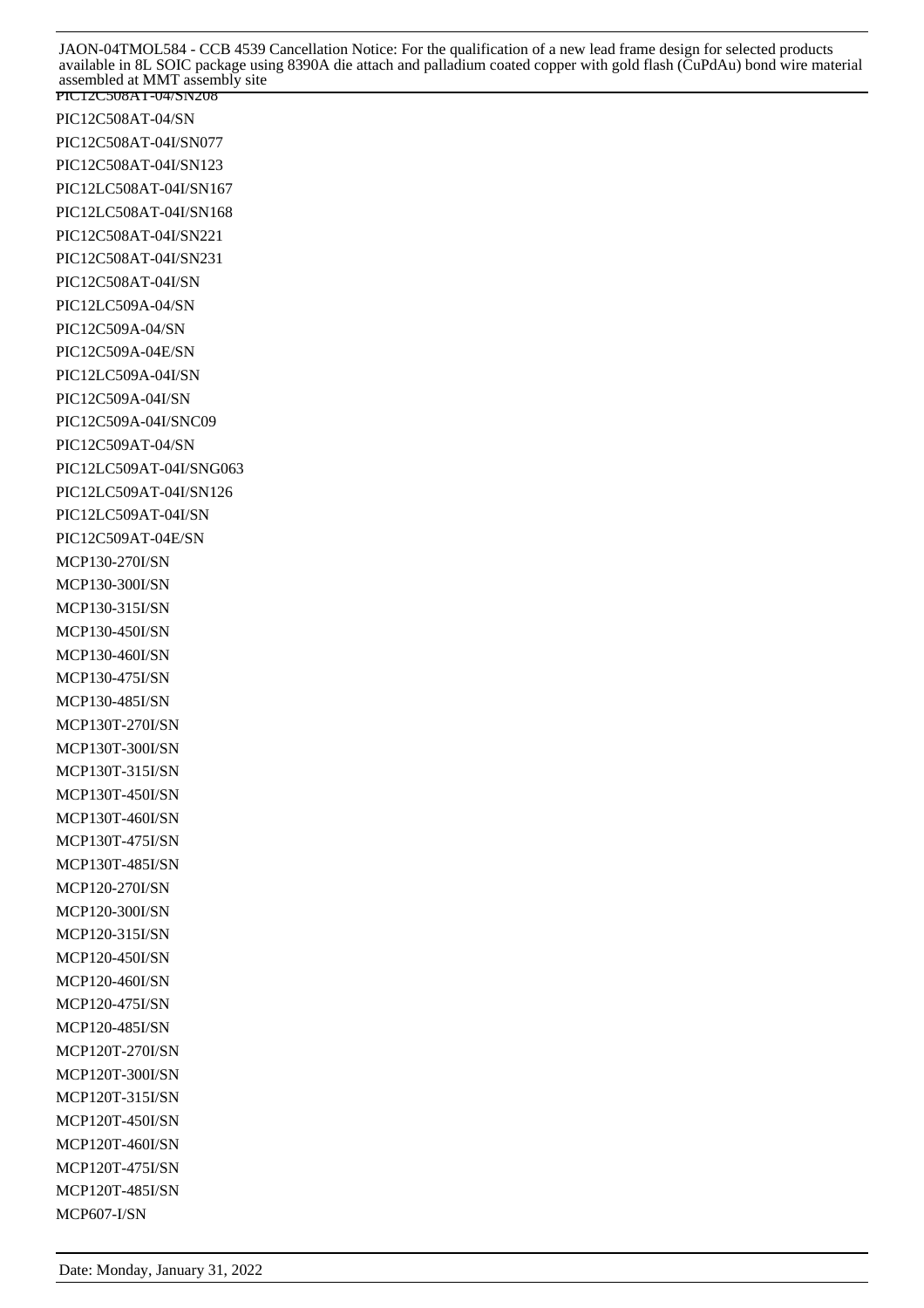MCP607T-I/SNA21 MCP6021-E/SN MCP6023-E/SN MCP6021-I/SN MCP6023-I/SN MCP6021T-I/SN MCP6023T-I/SN MCP6021T-E/SN MCP6023T-E/SN MCP6022-E/SN MCP6022-I/SN MCP6022T-I/SN MCP6022T-E/SN MCP616-I/SN MCP618-I/SN MCP616T-I/SN MCP618T-I/SN MCP617-I/SN MCP617T-I/SN MCP6541-E/SN MCP6543-E/SN MCP6541-I/SN MCP6543-I/SN 93AA46B-I/SN 93AA46BX-I/SN 93AA46BT-I/SN 93AA46BXT-I/SN 93LC46BT-E/SN 93LC46BXT-E/SN 93C46B/SN 93C46BX/SN 93C46B-E/SN 93C46BX-E/SN 93C46B-I/SN 93C46BX-I/SN 93C46BT/SN 93C46BXT/SN 93C46BT-I/SN 93C46BXT-I/SN 93C46BT-E/SN 93C46BXT-E/SN 93C46A-E/SN 93C46AX-E/SN 93C46A-I/SN 93C46AX-I/SN 93C46AT-I/SN 93C46AXT-I/SN

Date: Monday, January 31, 2022

93C46AT-E/SN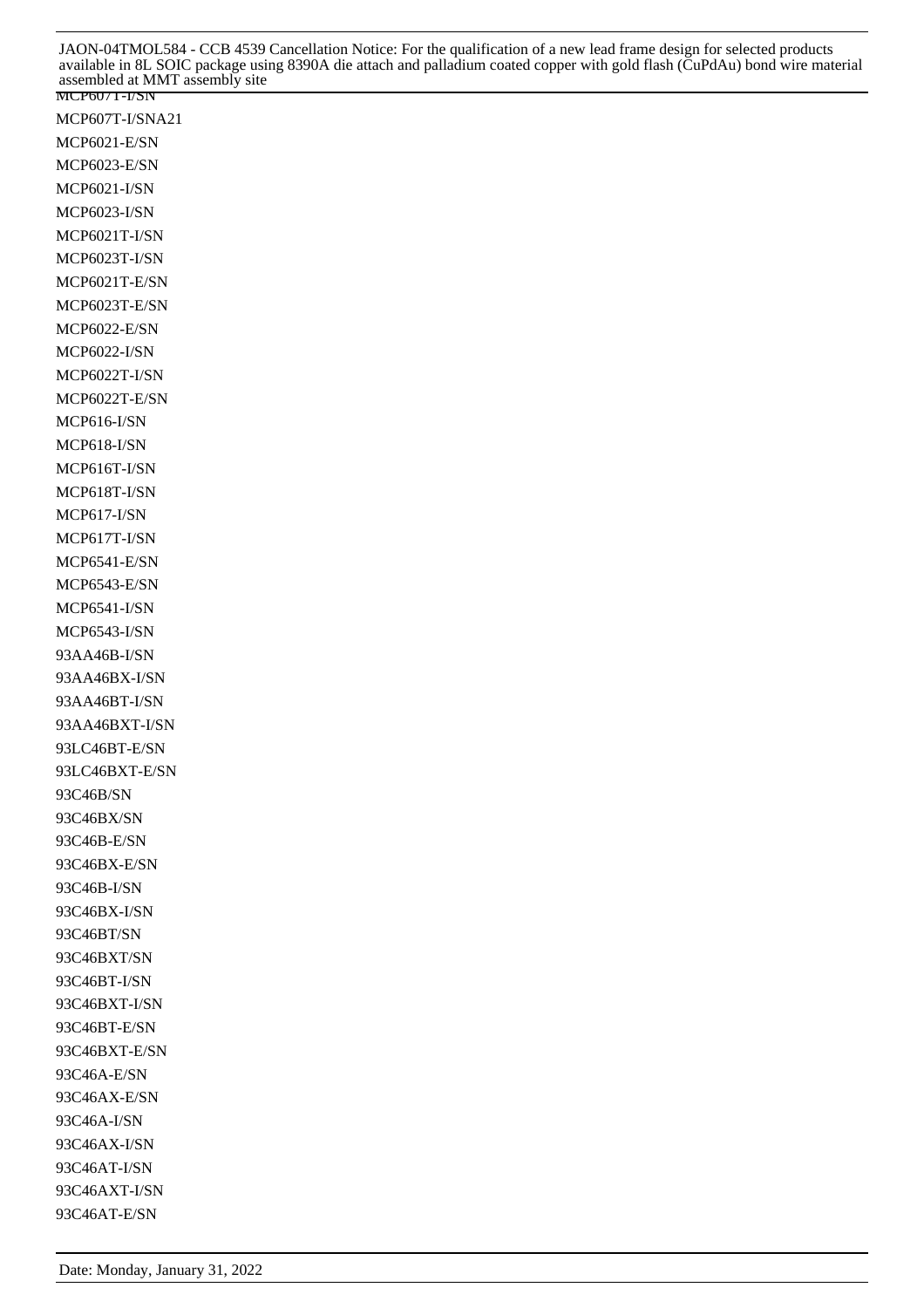93LC46C-E/SN 93LC46CX-E/SN 93LC46C-I/SN 93LC46CX-I/SN 93AA46C-I/SN 93AA46CX-I/SN 93LC46CT-I/SN 93LC46CXT-I/SN MCP6072-E/SN MCP6052T-E/SN MCP6062T-E/SN MCP6072T-E/SN MCP41010-E/SN MCP41010-I/SN MCP41010T-I/SN MCP41010T-E/SN MCP601-E/SN MCP603-E/SN MCP601-I/SN MCP603-I/SN MCP601T-I/SN MCP603T-I/SN MCP601T-E/SN MCP603T-E/SN MCP6L1T-E/SN MCP3201-BI/SN MCP3201-CI/SN MCP3201T-BI/SN MCP3201T-CI/SN MCP3202-BI/SN MCP3202-CI/SN MCP3202T-BI/SN MCP3202T-CI/SN MCP3001-I/SN MCP3001T-I/SN MCP3002-I/SN MCP3002T-I/SN MCP602-E/SN MCP602-I/SN PIC12LF1840-E/SN MTCH112-I/SN PIC12LF1840-I/SN MTCH112T-I/SN PIC12LF1840T-I/SN PIC12LF1840T-E/SN PIC12F1501-E/SN047 PIC12F1501-E/SN048 PIC12F1501-E/SN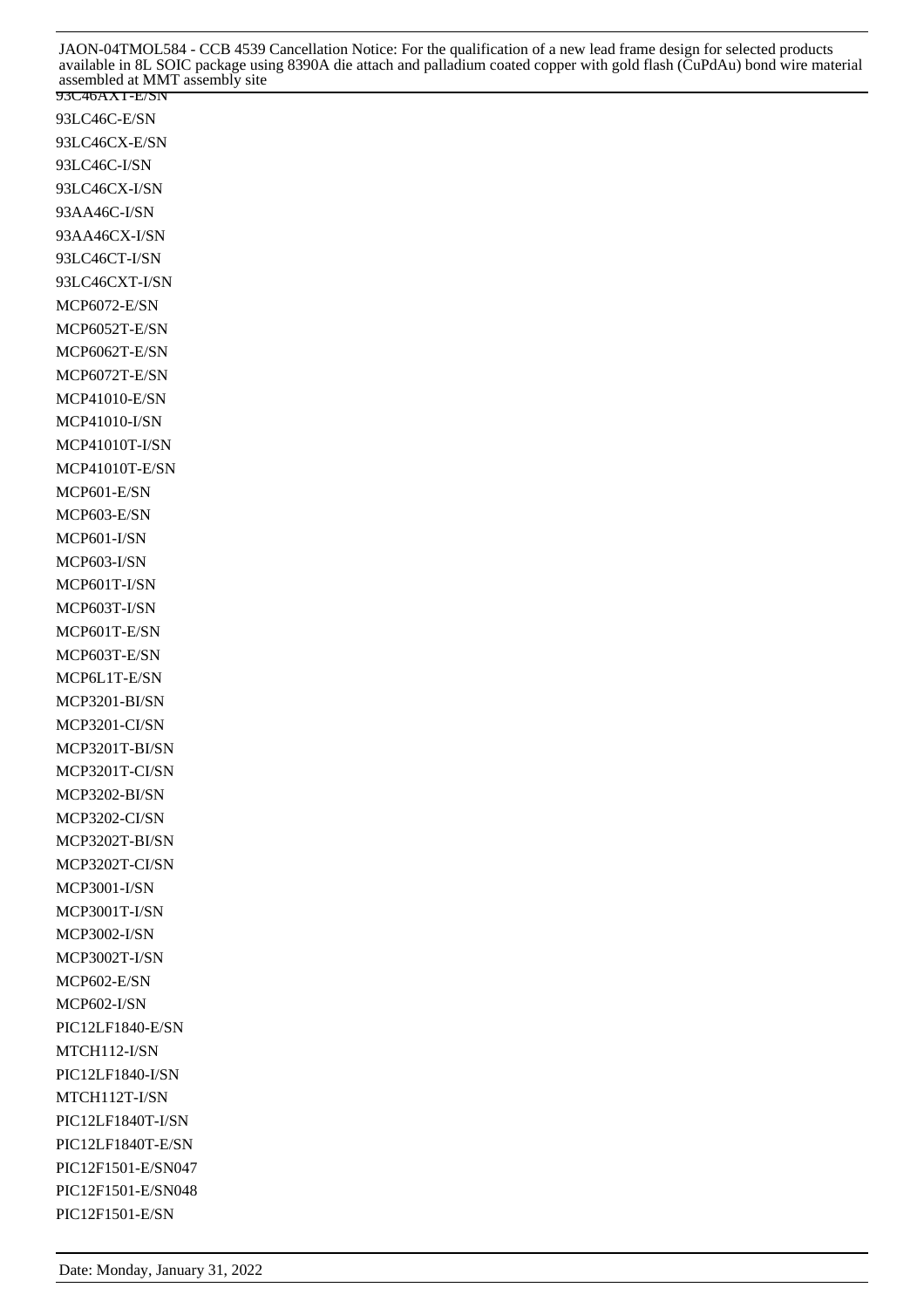PIC12F1501-I/SN PIC12F1501-I/SNH3A PIC12F1501T-I/SN027 PIC12F1501T-I/SN PIC12F1501T-I/SNH1A PIC12F1501T-I/SNH2A PIC12F1501T-I/SNH3A PIC12F1501T-I/SNL1A PIC12F1501T-I/SNL2A PIC12F1501T-I/SNL3A PIC12F1501T-I/SNL4A PIC12F1501T-E/SN022 PIC12F1501T-E/SN032 PIC12F1501T-E/SN033 PIC12F1501T-E/SN034 PIC12F1501T-E/SN035 PIC12F1501T-E/SN047 PIC12F1501T-E/SN048 PIC12F1501T-E/SN052 PIC12F1501T-E/SN PIC12LF1501-E/SN PIC12LF1501-I/SN PIC12LF1501T-I/SN023 PIC12LF1501T-I/SN024 PIC12LF1501T-I/SN PIC12LF1501T-E/SN PIC12F1612-E/SN PIC12F1612-I/SN PIC12LF1612-E/SN PIC12LF1612-I/SN PIC12LF1612T-I/SN PIC12F1571-E/SN PIC12F1572-E/SN PIC12F1571-I/SN030 PIC12F1571-I/SN032 PIC12F1571-I/SN035 PIC12F1571-I/SN038 PIC12F1571-I/SN057 PIC12F1571-I/SN063 PIC12F1571-I/SN PIC12F1572-I/SN PIC12F1572T-I/SN020 PIC12F1571T-I/SN030 PIC12F1572T-I/SN034 PIC12F1571T-I/SN038 PIC12F1571T-I/SN042 PIC12F1572T-I/SN048 PIC12F1572T-I/SN052 PIC12F1571T-I/SN056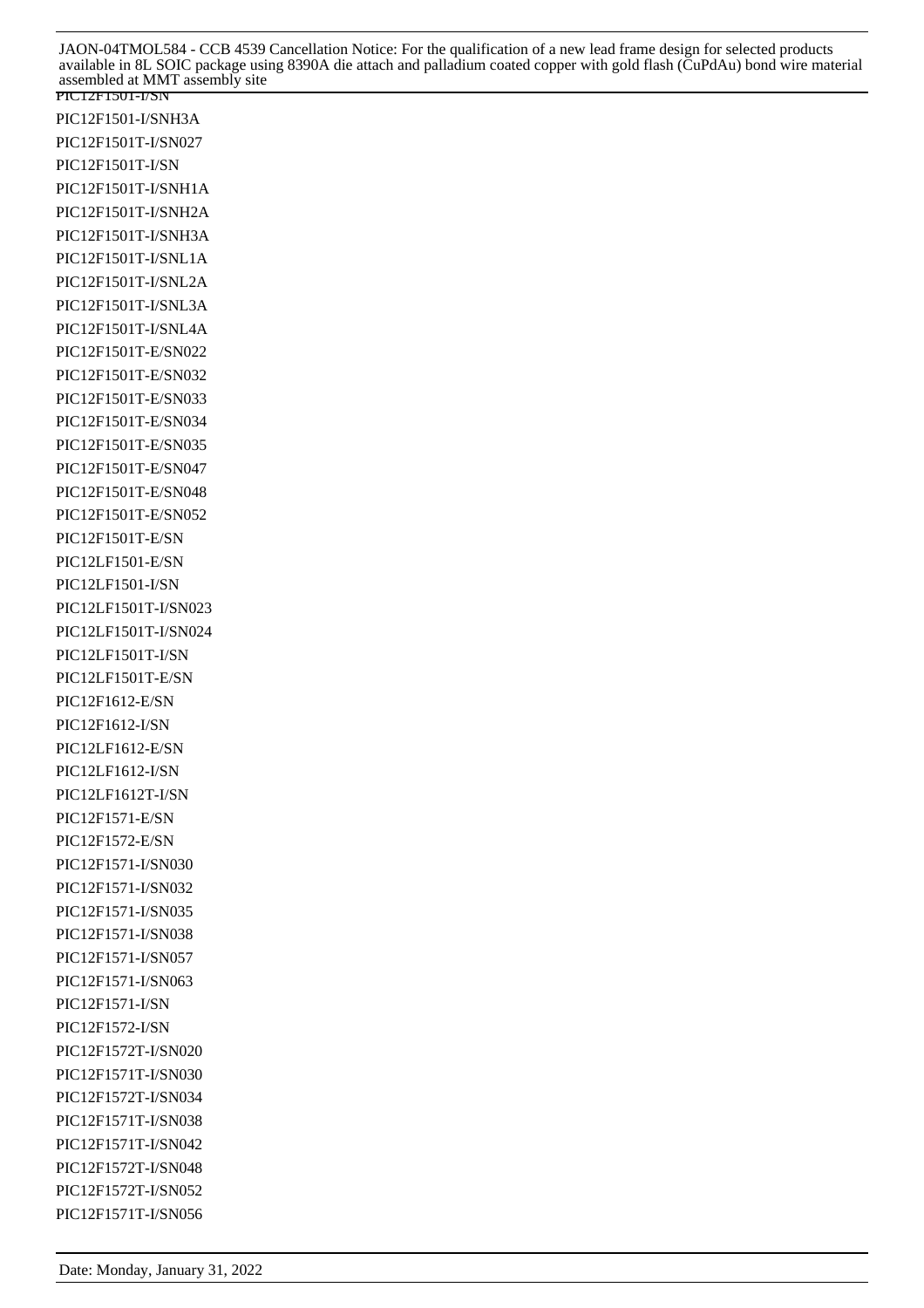PIC12F1571T-I/SN057 PIC12F1571T-I/SN063 PIC12F1572T-I/SN064 PIC12F1571T-I/SN PIC12F1572T-I/SN PIC12F1572T-E/SN048 PIC12F1571T-E/SN PIC12F1572T-E/SN PIC12LF1571-E/SN PIC12LF1572-E/SN PIC12LF1572-I/SN033 PIC12LF1571-I/SN PIC12LF1572-I/SN PIC12LF1571T-I/SN026 PIC12LF1571T-I/SN028 PIC12LF1571T-I/SN029 PIC12LF1571T-I/SN031 PIC12LF1572T-I/SN033 PIC12LF1571T-I/SN PIC12LF1572T-I/SN PIC12LF1572T-E/SN MCP2551-E/SN MCP2551-I/SN MCP2551T-I/SN MCP2551T-E/SN MCP2003-E/SN MCP2003T-E/SN MCP2004-E/SN MCP2004T-E/SN MCP2003A-E/SN MCP2003AT-E/SN MCP2004A-E/SN MCP2004AT-E/SN MCP2025-500E/SN MCP2025T-500E/SN MCP2025-330E/SN MCP2025T-330E/SN RE46C100S8F RE46C101S8F RE46C101S8TF RE46C100S8TF RE46C108S8F RE46C108S8TF RE46C317S8F RE46C317S8TF RE46C318S8F RE46C318S8TF TC1044SCOA TC7660SCOA